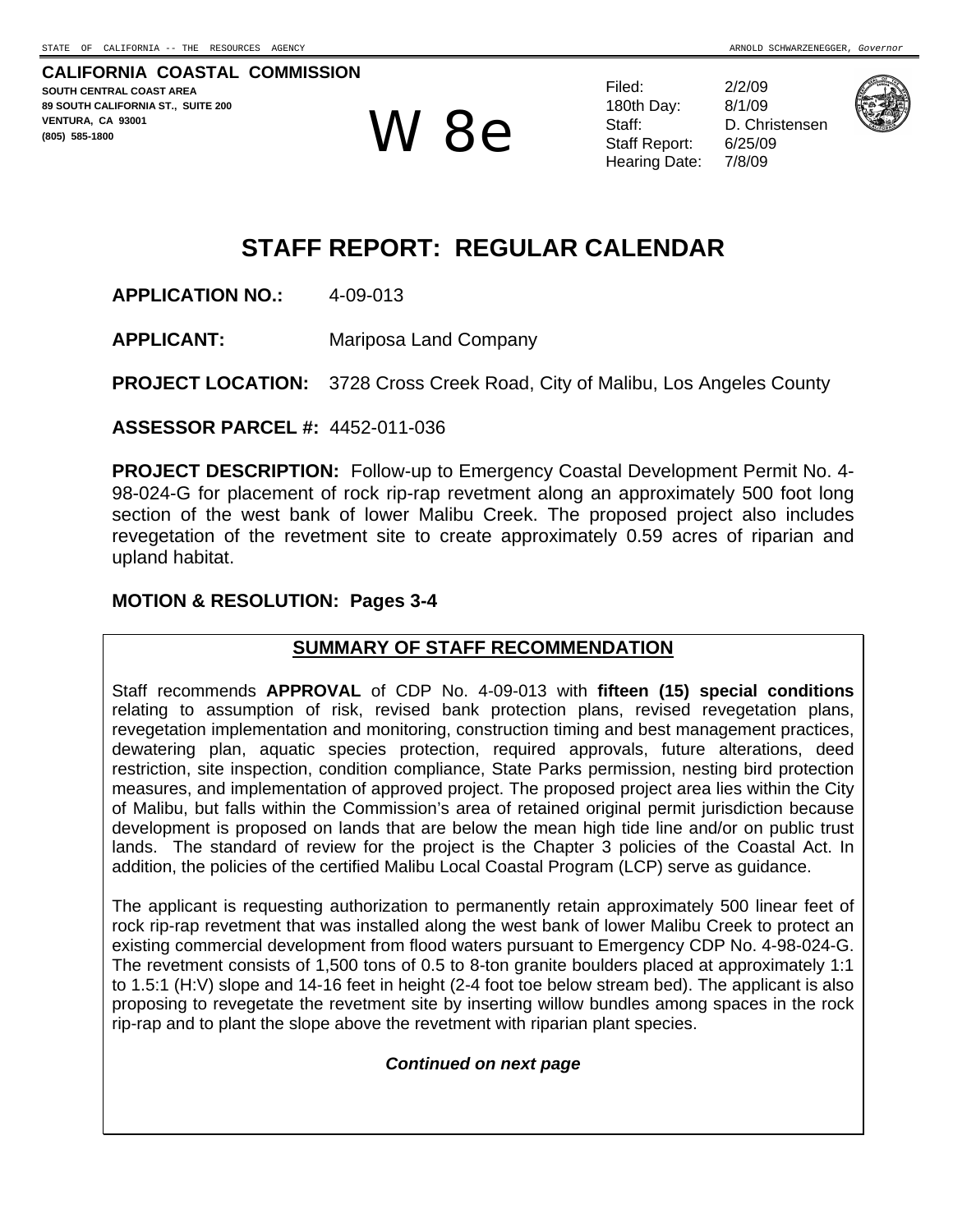In past permit actions concerning rock rip-rap in streams, the Commission has approved such development only where there is no feasible alternative to protect existing development and where revegetation with willows and other riparian species is incorporated into the actual construction. Given that the un-engineered revetment proposed here was not designed to accommodate plantings and was constructed at a very steep angle, it is not assured that the applicant's proposed revegetation will ensure that water quality, stability, scenic quality, and habitat value of the bank are all protected, consistent with the requirements of Chapter 3. It has not been demonstrated that the proposed project is the least environmentally damaging alternative or that it is sited and designed to be consistent with the Chapter 3 requirements for protection of habitat and scenic values of the riparian stream corridor of Malibu Creek.

However, an alternative has been identified that would function to adequately protect existing development in the floodplain as well as render the project consistent with the Chapter 3 protections for Malibu Creek ESHA, water quality, and visual resources. If the proposed project were revised, pursuant to the recommended special conditions, to re-construct the rock slope protection at a less steep slope in conjunction with incorporating filter fabric and willow stakes into the reconstructed rip rap design, the proposed project can be found consistent with Section 30230, 30231, 30236, 30251, 30253, and 30240 of the Coastal Act and the relevant policies of the Malibu LCP, which the Commission uses as guidance.

## **STAFF NOTE:**

**This application was brought to a Coastal Commission hearing on April 9, 2009. At the meeting, the Commission continued this item and directed staff to provide additional analysis regarding the revegetation-only alternative, and, conversely, the feasibility of laying the recommended vegetated rip rap design alternative back to a 3:1 (H:V) slope where possible. In addition, concern was raised regarding the impacts of potential construction dewatering on sensitive species. Since the April 9, 2009 hearing, staff has coordinated closely with Commission Staff Ecologist Dr. Jonna Engel and Commission Staff Coastal Engineer Lesley Ewing to consider and address the issues raised by the Commission. Regarding the revegetation-only alternative, sheer stresses in the subject reach of the channel have been determined to exceed what the use of vegetation only is capable of resisting, and therefore, this alternative is not recommended for this site, as described in detail on page 21 of this staff report. Regarding the alternative of laying back the vegetated rip rap design to a 3:1 slope, staff has taken a closer look at this option and found that there would be biological benefits to a more gradual bank gradient, and a 3:1 slope may be feasible along portions of the revetment where there is adequate space between the existing revetment toe and the adjacent commercial development and if determined to be hydraulically feasible, as discussed in greater detail in this report. Staff is now recommending that the rock slope protection be re-engineered to be laid back to a 3:1 (H:V) slope for all on-site areas where it is feasible; however, the re-engineered slope shall be no steeper than 2:1 (H:V) in any location. Where a 3:1 slope is determined to be infeasible by a registered engineer for any portion of the revetment, the applicant shall provide evidence demonstrating that a 3:1 slope is either hydraulically infeasible or spatially infeasible given site characteristics. Further analysis of water quality and ESHA impacts associated with the recommended revetment re-construction and potential dewatering are found on pages 27-28 of this staff report. Analysis of water quality and ESHA impacts associated with the proposed as-built revetment are found on pages 25-26. Finally, staff has considered the appropriate timing for construction of the approved project. Per Dr. Jonna Engel's recommendation, Special Condition No. 5 on page 7**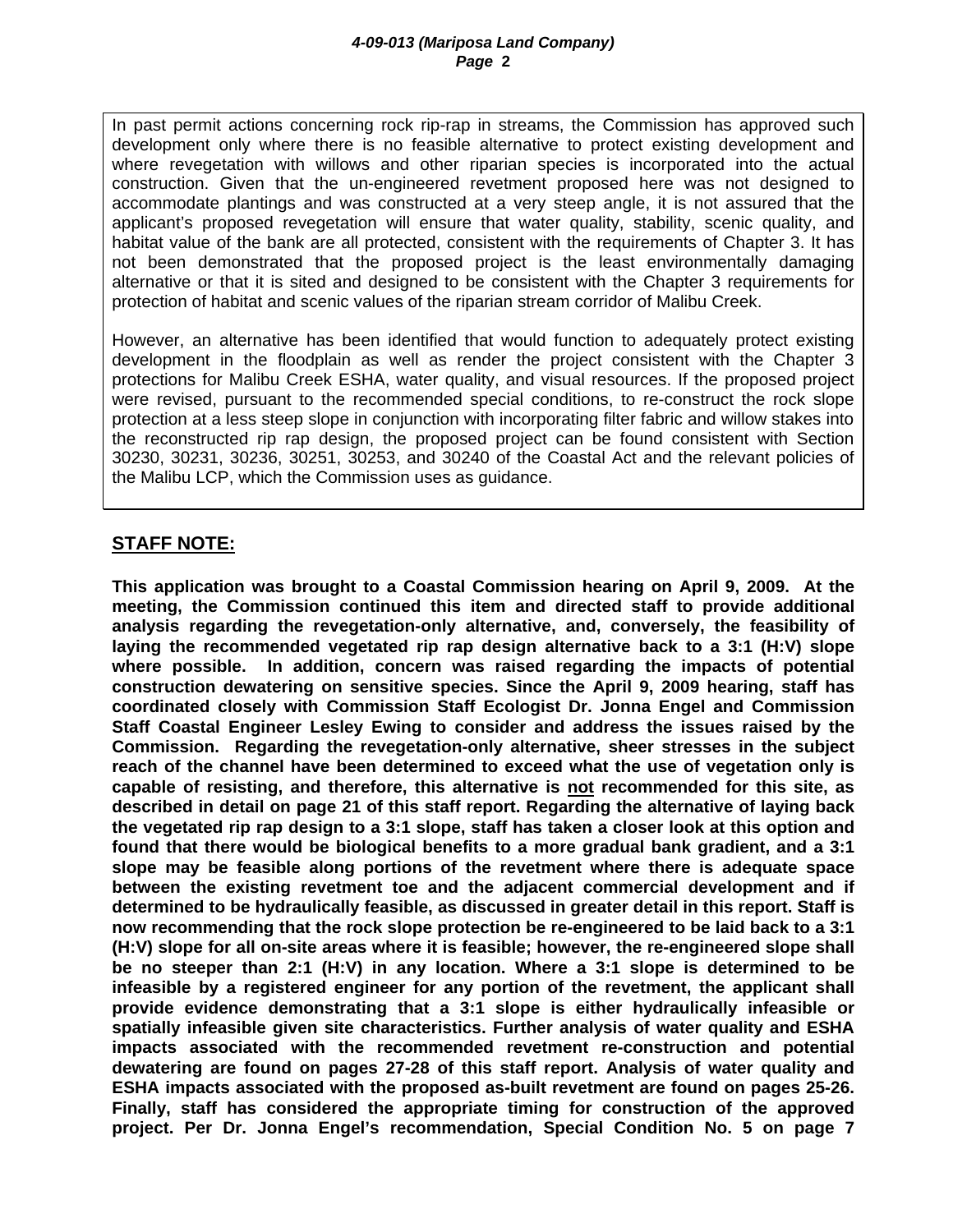**regarding construction timing has been modified to confine grading and rock slope protection work to the months of June 1 through October 31, which is during the dry season and outside the estimated peak period of tidewater goby spawning and the nonmigration period of steelhead trout.** 

**SUBSTANTIVE FILE DOCUMENTS:** Certified City of Malibu LCP; City of Malibu Approval-in-Concept, dated June 28, 2007; Emergency Coastal Development Permit No. 4-98-024-G (Mariposa Land Company); U.S. Army Corps of Engineers Regional General Permit No. 98- 00315-AOA for emergency placement of rip-rap revetment, issued February 13, 1998; U.S. Army Corps of Engineers Jurisdictional Determination letter for the proposed vegetation restoration plan, dated March 6, 2008; Notification of Emergency Streambed Alteration Work for revetment sent to California Department of Fish & Game February 19, 1998 (no agency response); California Department of Fish & Game letter stating statutory deadline had lapsed to issue an agreement regarding Streambed Alteration Notification No. 1600-2005-0503-R5 (vegetation restoration plan), dated January 13, 2008; "Emergency Regional General Permit No. 52," Regional Water Quality Control Board, Los Angeles Region; "City of Malibu Initial Study 03-003 and Mitigated Negative Declaration 04-002, dated July 7, 2005; "Lower Malibu Creek and Lagoon Resource Enhancement and Management Plan," by Richard Ambrose and Anthony Orme, dated May 2000; "Preliminary Engineering Design Study for Lower Malibu Creek Emergency Revetment," prepared by Pacific Advanced Civil Engineering Inc. (PACE), dated March 28, 2006; "Addendum to the Preliminary Engineering Design Study for Lower Malibu Creek Emergency Revetment," prepared by PACE, dated May 25, 2007; "Response to Comments" Memo, by PACE, dated October 18, 2007; "Evaluation of Biological Impacts of Bank Stabilization Project," prepared by Hunt & Associates Consulting Biologists, dated September 5, 2000; "Floodplain Analysis for Rock Levee along Malibu Creek," prepared by Land Design Consultants Inc., dated September 23, 1998; "Vegetation Restoration Plan,", prepared by Impact Sciences Inc., dated August 2007; January 9, 2009 Letter from Impacts Sciences, Inc. Regarding Modification to the "Vegetation Restoration Plan"; Riprap Installation Letter by Roy Brothers' Drilling Company, dated January 7, 2009; Memorandum by Commission Ecologist Dr. Jonna Engel, dated January 9, 2009; Memorandum by Commission Coastal Engineer Lesley Ewing, dated January 7, 2009 and June 23, 2009; "Biological Analysis Malibu Creek Riprap Replacement," by Impact Sciences, dated April 3,2009; Memorandum by PACE, dated March 24, 2009, regarding HEC-RAS modeling results of staff recommendation.

# **I. JURISDICTION AND STANDARD OF REVIEW**

The proposed project area lies within the City of Malibu, but falls within the Commission's area of retained original permit jurisdiction because development is proposed on lands that are below the mean high tide line and/or on public trust lands. The standard of review for the project is the Chapter 3 policies of the Coastal Act. In addition, the policies of the certified Malibu Local Coastal Program (LCP) serve as guidance.

# **II. STAFF RECOMMENDATION**

## **MOTION:** *I move that the Commission approve Coastal Development Permit No. 4-09-013 pursuant to the staff recommendation.*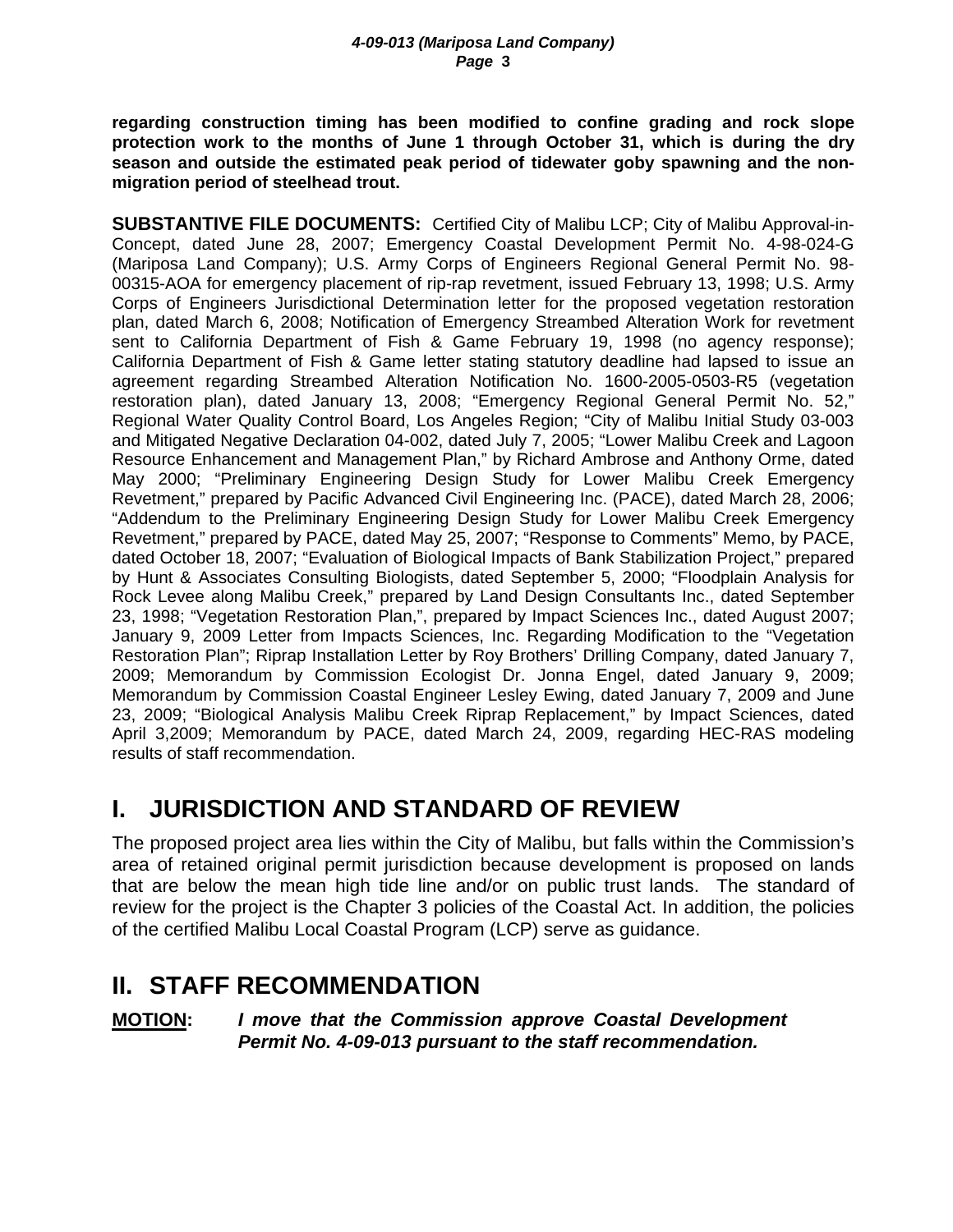## **STAFF RECOMMENDATION OF APPROVAL:**

Staff recommends a **YES** vote. Passage of this motion will result in approval of the permit as conditioned and adoption of the following resolution and findings. The motion passes only by affirmative vote of a majority of the Commissioners present.

## **RESOLUTION TO APPROVE THE PERMIT:**

The Commission hereby approves Coastal Development Permit No. 4-09-013 for the proposed development and adopts the findings set forth below on grounds that the development as conditioned will be in conformity with the policies of Chapter 3 of the Coastal Act and will not prejudice the ability of the local government having jurisdiction over the area to prepare a Local Coastal Program conforming to the provisions of Chapter 3. Approval of the permit complies with the California Environmental Quality Act because either 1) feasible mitigation measures and/or alternatives have been incorporated to substantially lessen any significant adverse effects of the development on the environment, or 2) there are no further feasible mitigation measures or alternatives that would substantially lessen any significant adverse impacts of the development on the environment.

# **III. STANDARD CONDITIONS**

**1. Notice of Receipt and Acknowledgment.** The permit is not valid and development shall not commence until a copy of the permit, signed by the permittee or authorized agent, acknowledging receipt of the permit and acceptance of the terms and conditions, is returned to the Commission office.

**2. Expiration.** If development has not commenced, the permit will expire two years from the date on which the Commission voted on the application. Development shall be pursued in a diligent manner and completed in a reasonable period of time. Application for extension of the permit must be made prior to the expiration date.

**3. Interpretation.** Any questions of intent or interpretation of any condition will be resolved by the Executive Director or the Commission.

**4. Assignment.** The permit may be assigned to any qualified person, provided assignee files with the Commission an affidavit accepting all terms and conditions of the permit.

**5. Terms and Conditions Run with the Land.** These terms and conditions shall be perpetual, and it is the intention of the Commission and the permittee to bind all future owners and possessors of the subject property to the terms and conditions.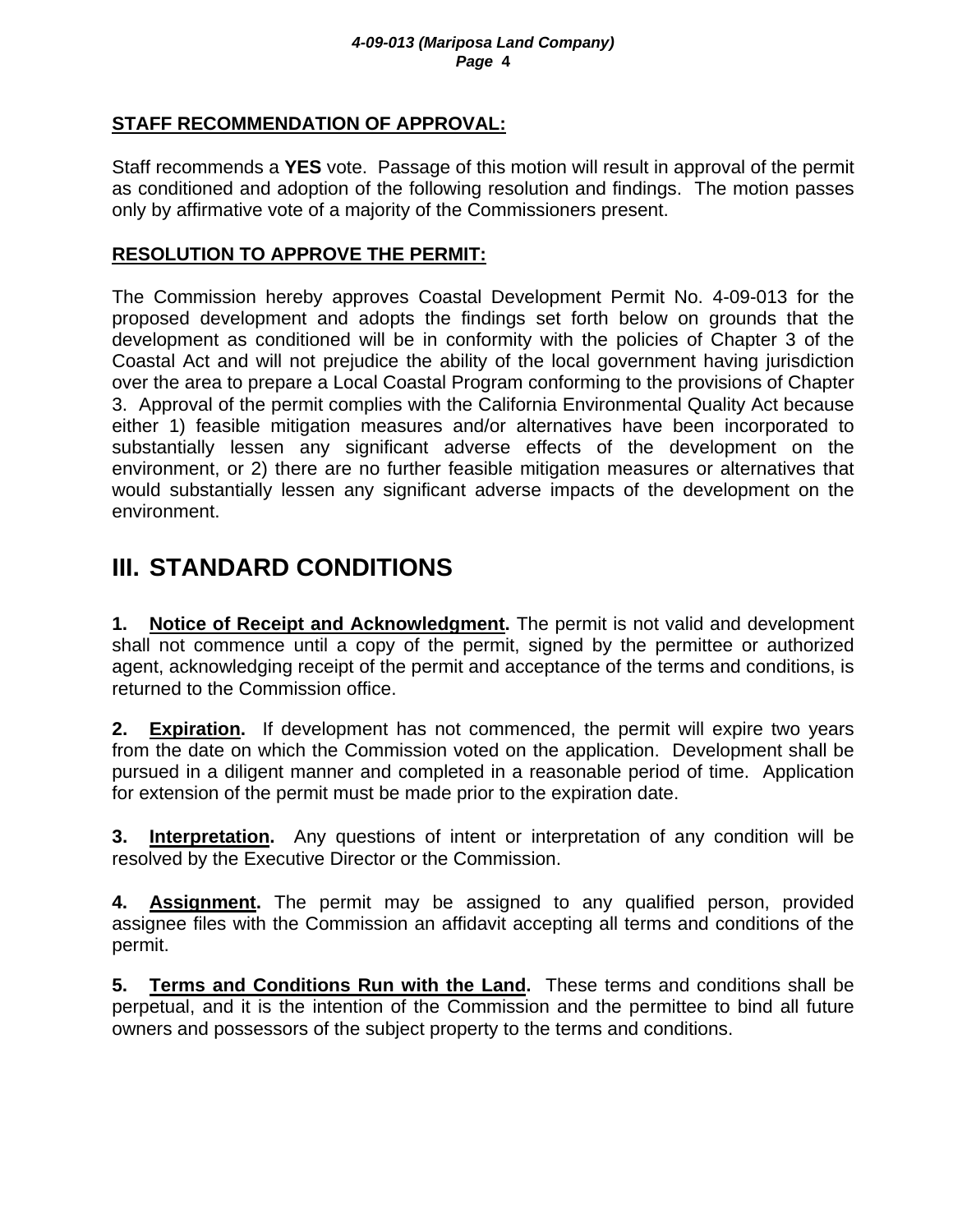# **IV. SPECIAL CONDITIONS**

## **1. Assumption of Risk**

By acceptance of this permit, the applicant acknowledges and agrees (i) that the site may be subject to hazards from erosion and flooding; (ii) to assume the risks to the applicant and the property that is the subject of this permit of injury and damage from such hazards in connection with this permitted development; (iii) to unconditionally waive any claim of damage or liability against the Commission, its officers, agents, and employees for injury or damage from such hazards; and (iv) to indemnify and hold harmless the Commission, its officers, agents, and employees with respect to the Commission's approval of the project against any and all liability, claims, demands, damages, costs (including costs and fees incurred in defense of such claims), expenses, and amounts paid in settlement arising from any injury or damage due to such hazards.

## **2. Revised Bank Protection Plans**

*Prior to issuance of the Coastal Development Permit*, the applicant shall submit, for the review and approval of the Executive Director, two (2) sets of revised rock slope protection/grading plans with representative cross-sections. The plans shall be prepared and stamped by a registered engineer. The revised plans shall demonstrate the following:

1. That the rock slope protection has been re-engineered to be laid back to a 3:1 (H:V) slope for all on-site areas where it is feasible; however, the re-engineered slope shall be no steeper than 2:1 (H:V) in any location. Where a 3:1 slope is determined to be infeasible by a registered engineer for any portion of the revetment, the applicant shall provide evidence, for the review and approval of the Executive Director, demonstrating that a 3:1 slope is either hydraulically infeasible or spatially infeasible given site characteristics. The rock slope protection shall be designed to an appropriate depth to minimize undercutting of the revetment and integrated with the adjacent existing grouted rock slope protection to the north and the natural bank to the south.

The toe of the slope protection shall not extend further into the creek than currently exists. If determined feasible, the footing portion of the rock slope protection may remain in place and only the upper portion of the rock shall be laid back per the requirement above.

- 2. That geotextile filter fabric and live willow stakes are incorporated into the reengineered rock slope protection during construction, consistent with the Revised Revegetation Plan required as part of **Special Condition No. 3** below.
- 3. That where any fencing or unpermitted development exists along the bank that interferes with the re-engineered revetment required herein, as well as the associated Revised Revegetation Plan required as part of Special Condition 3 below, be removed from the site.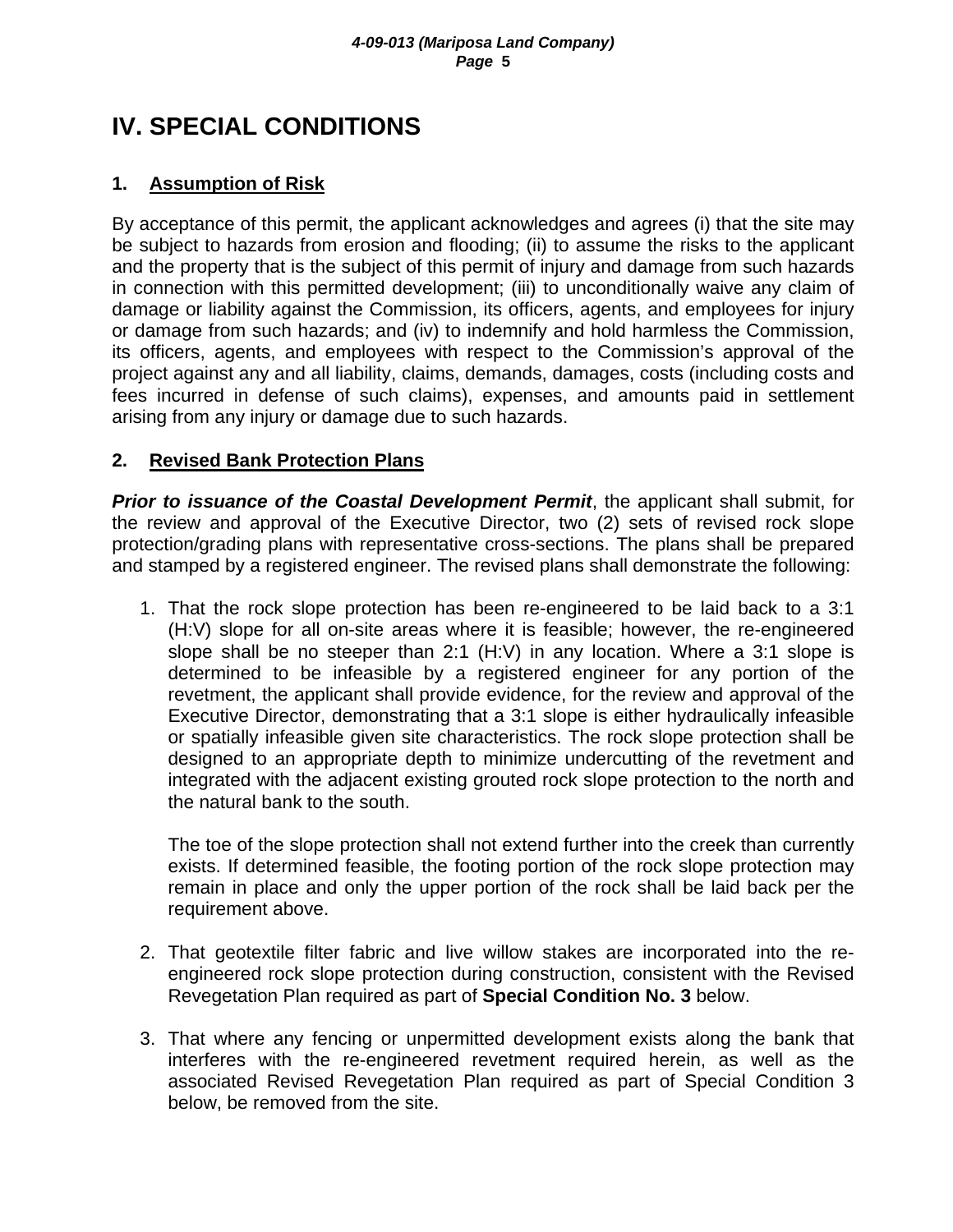The permittee shall undertake the development in accordance with the final approved plans. Any proposed changes to the approved plans shall be reported to the Executive Director. No changes to the plans shall occur without a Coastal Commission approved amendment to this coastal development permit unless the Executive Director determines that no amendment is legally required.

## **3. Revised Revegetation Plan**

*Prior to issuance of the Coastal Development Permit*, the applicant shall submit, for the review and approval of the Executive Director, a revised "Vegetation Restoration Plan," that incorporates the following changes.

1. The "Vegetation Restoration Plan" (by Impact Sciences Inc., dated 8/2007 and amended 1/2009) shall be revised pursuant to the approved rock slope protection plan required by **Special Condition 2** above. The revised plan shall indicate that geotextile filter fabric with holes for willow plantings will be placed on the graded slope of the bank prior to rock placement to stabilize the soil. As the rock revetment is being installed, live willow stakes shall be inserted among the voids, making sure the stakes penetrate the fabric filter and underlying soil. Interstitial spaces in the rip rap shall be partially filled with a fine gravel, sand, and soil combination. In addition, alkali bulrush (*Scirpus maritimus*), yerba mansa (*Anemopsis californica*), creeping wild rye (*Leymus triticoides*), and mugwort (*Artemisia douglasiana*) shall be added to the plant palatte for revegetation of the revetment. Arroyo willow shall be planted throughout the rock slope; alkali bulrush and yerba mansa shall be planted in the frequently flooded zone; and creeping wild rye and mugwort shall be planted above the frequently flooded zone. For the portion of the creek bank that is south of the rock revetment, mugwort (*Artemisia douglasiana*), mulefat (*Baccharis salicifolia*), and California wild rose (*Rosa californica*) shall be added to the proposed restoration plant palatte.

The permittee shall undertake development in accordance with the approved final plan. Any proposed changes to the approved final plan shall be reported to the Executive Director. No changes to the approved final plan shall occur without a Commission amendment to this coastal development permit unless the Executive Director determines that no amendment is legally required.

## **4. Revegetation Implementation and Monitoring**

By acceptance of this permit, the applicant agrees to implement the approved "Vegetation Restoration Plan" (Impact Sciences Inc.) that is revised per Special Condition No. 3 above. The plan shall be carried out under the direction of qualified biologist or resource specialist. Successful site restoration shall be determined if the revegetation of native plant species on site is adequate to provide 90% coverage by the end of the five (5) year monitoring period and is able to survive without additional outside inputs, such as supplemental irrigation.

The applicant shall submit, upon completion of the initial planting, a written report prepared by a qualified resource specialist, for the review and approval of the Executive Director, documenting the completion of the initial planting/revegetation work. This report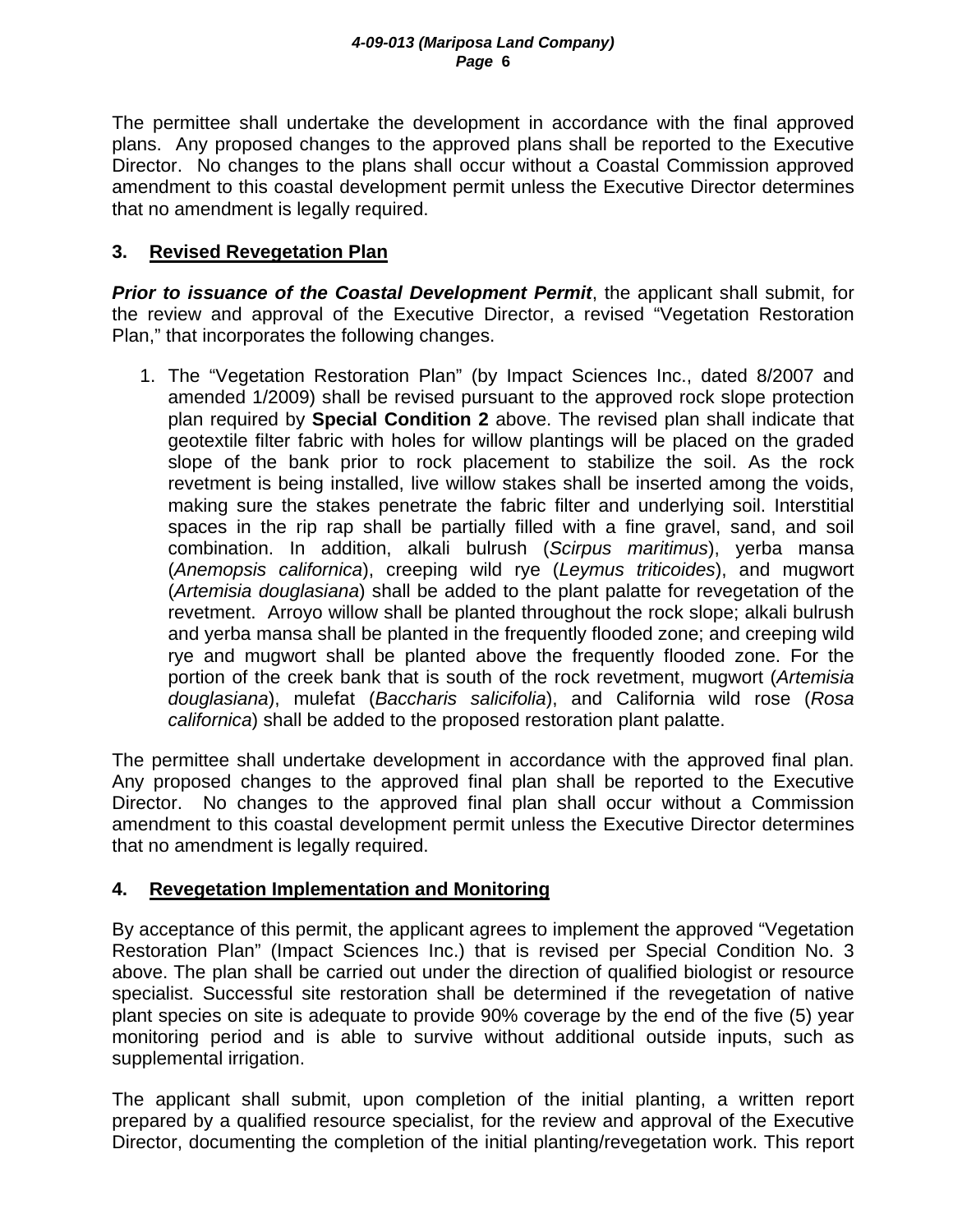shall also include photographs taken from pre-designated sites (annotated to a copy of the site plans) documenting the completion of the initial planting/revegetation work.

Five years from the initial planting completion date, the applicant shall submit for the review and approval of the Executive Director, a Revegetation Monitoring Report, prepared by a qualified biologist or resource specialist, that certifies whether the on-site revegetation is in conformance with the revegetation plan approved pursuant to Special Condition 3 and has been implemented consistent with, and restoration has been successful as defined by, this Special Condition. The monitoring report shall include photographic documentation of plant species and plant coverage.

If the monitoring report indicates the revegetation is not in conformance with or has failed to meet the performance standards specified in this condition or in the revegetation plan approved pursuant to this permit, the applicant, or successors in interest, shall submit a revised or supplemental revegetation plan for the review and approval of the Executive Director. The revised revegetation plan must be prepared by a qualified biologist or resource specialist and shall specify measures to remediate those portions of the original plan that have failed or are not in conformance with the original approved plan. The approved revised revegetation plan shall then be immediately implemented.

## **5. Construction Timing and Best Management Practices**

The permittee shall comply with the following construction-related requirements:

- a. Grading and rock slope protection work shall be confined to the months of June 1 – October 31, which is during the dry season and outside the estimated peak period of tidewater goby spawning and the non-migration period of steelhead trout. This period may be extended for a limited period of time if the situation warrants such a limited extension, if approved by the Executive Director.
- b. No demolition or construction materials, debris, or waste shall be placed or stored where it may enter sensitive habitat, receiving waters or a storm drain, or be subject to wave, wind, rain, or tidal erosion and dispersion.
- c. No demolition or construction equipment, materials, or activity shall be placed in or occur in any location that would result in impacts to environmentally sensitive habitat areas, streams, wetlands or their buffers.
- d. Any and all debris resulting from demolition or construction activities shall be removed from the project site within 24 hours of completion of the project.
- e. Demolition or construction debris and sediment shall be removed from work areas each day that demolition or construction occurs to prevent the accumulation of sediment and other debris that may be discharged into coastal waters.
- f. All trash and debris shall be disposed in the proper trash and recycling receptacles at the end of every construction day.
- g. The applicant shall provide adequate disposal facilities for solid waste, including excess concrete, produced during demolition or construction.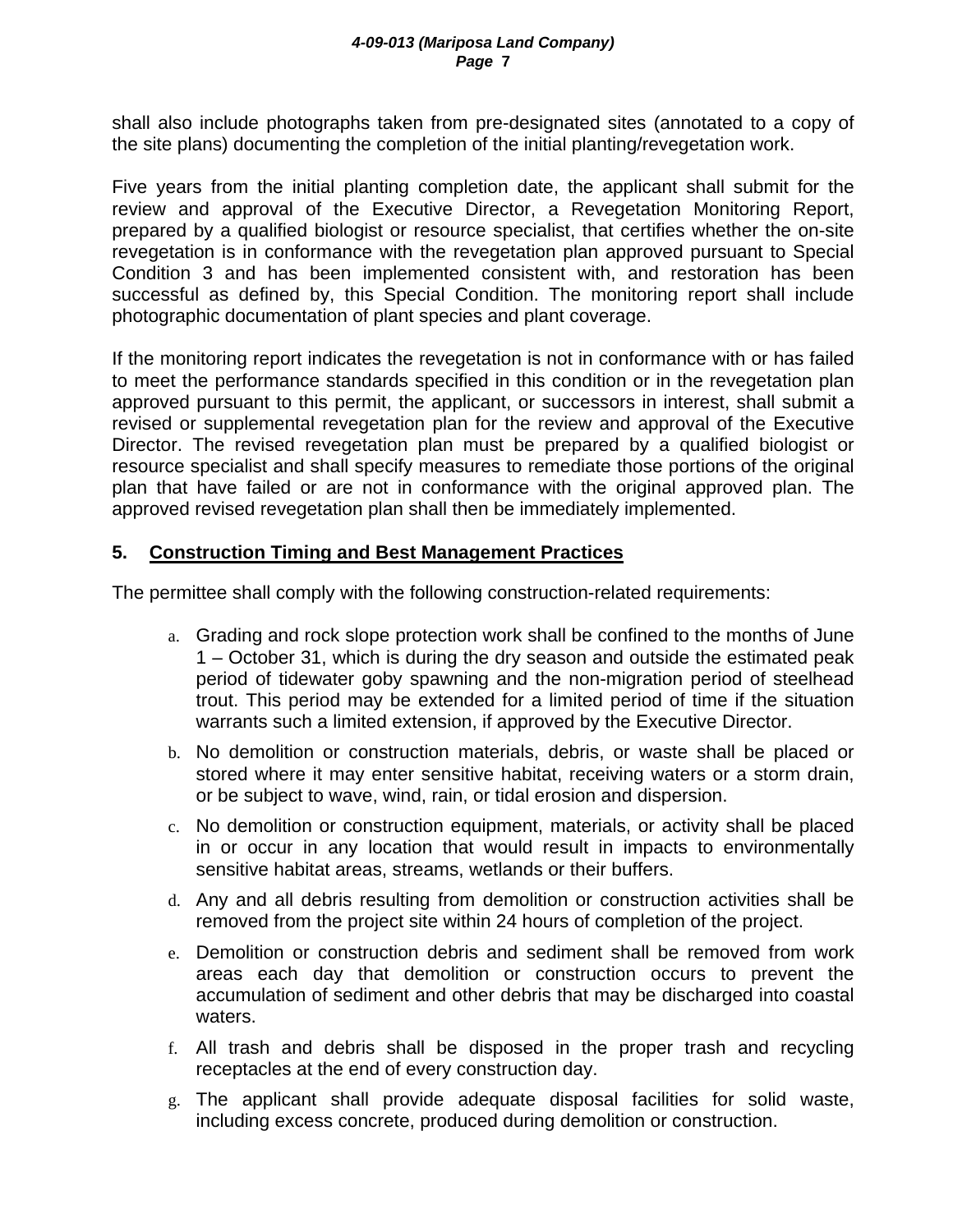- h. Debris shall be disposed of at a legal disposal site or recycled at a recycling facility. If the disposal site is located in the coastal zone, a coastal development permit or an amendment to this permit shall be required before disposal can take place unless the Executive Director determines that no amendment or new permit is legally required.
- i. All stock piles and construction materials shall be covered, enclosed on all sides, shall be located as far away as possible from drain inlets and any waterway, and shall not be stored in contact with the soil.
- j. Machinery and equipment shall be maintained and washed in confined areas specifically designed to control runoff. Thinners or solvents shall not be discharged into sanitary or storm sewer systems.
- k. The discharge of any hazardous materials into any receiving waters shall be prohibited.
- l. Spill prevention and control measures shall be implemented to ensure the proper handling and storage of petroleum products and other construction materials. Measures shall include a designated fueling and vehicle maintenance area with appropriate berms and protection to prevent any spillage of gasoline or related petroleum products or contact with runoff. The area shall be located as far away from the receiving waters and storm drain inlets as possible.
- m. Best Management Practices (BMPs) and Good Housekeeping Practices (GHPs) designed to prevent spillage and/or runoff of demolition or constructionrelated materials, and to contain sediment or contaminants associated with demolition or construction activity, shall be implemented prior to the on-set of such activity.
- n. All BMPs shall be maintained in a functional condition throughout the duration of construction activity.
- o. Silt screens, filter fabric covers, coffer damming, silt curtains, and/or other dewatering method appropriate for use in estuary and intertidal setting applications shall be installed at the toe of the slope and around the perimeter of the area to be graded prior to the initiation of the grading activities and shall be maintained throughout project construction to minimize erosion and sediment from runoff waters during construction. Additional siltation barrier materials shall be kept at the site and deployed as needed to reinforce sediment containment structures should unseasonable rainfall occur. All sediment shall be retained on-site unless removed to an appropriate approved dumping location either outside the coastal zone or to a site within the coastal zone permitted to receive fill.

## **6. Dewatering Plan**

If it is determined that construction dewatering is required to reconstruct the rock slope protection, *prior to issuance of the Coastal Development Permit*, the applicant shall submit a dewatering plan to the Executive Director for review and approval, and evidence that the dewatering plan has been approved by the Regional Water Quality Control Board, California Department of Fish and Game, and California Department of Parks and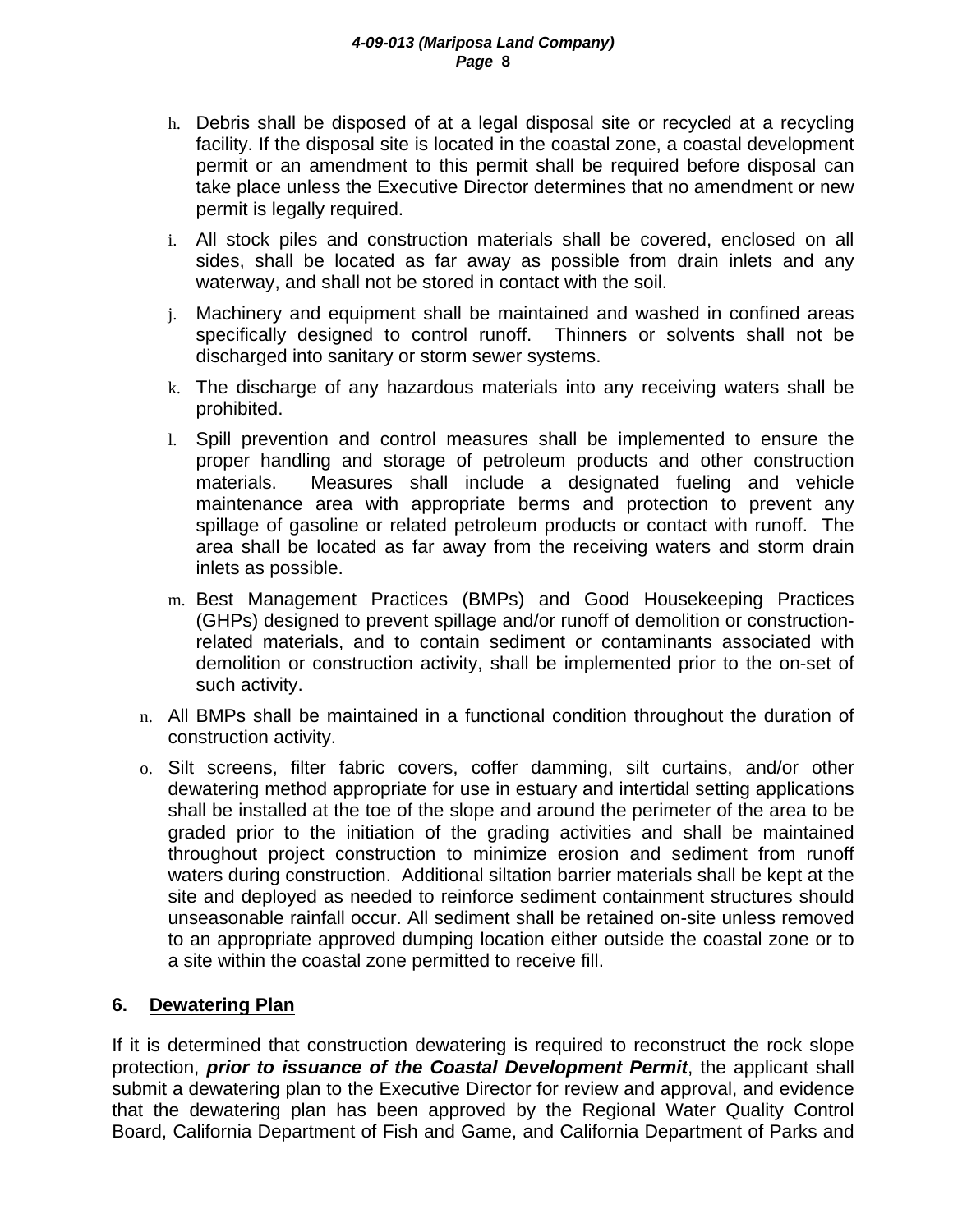Recreation, or evidence that any such approval is not necessary. The dewatering plan shall detail the provisions and Best Management Practices that will be used for the diversion and/or removal of water within the construction site, and indicate the location, size, and details of all dewatering devices that will be utilized. The plan shall also detail the location, size, and capacity of the settling basin utilized to remove sediments prior to the discharge of water.

The permittee shall undertake development in accordance with the approved final plan. Any proposed changes to the approved final plan shall be reported to the Executive Director. No changes to the approved final plan shall occur without a Commission amendment to this coastal development permit unless the Executive Director determines that no amendment is legally required.

## **7. Aquatic Species Protection**

By acceptance of this permit, the applicant agrees to retain the services of a qualified aquatic species specialist to implement the following aquatic species protection measures if the approved project requires construction dewatering or work within the waters of Malibu Creek:

- 1. The qualified resource specialist shall survey for sensitive aquatic species (tidewater gobies and steelhead trout) within 100 feet of the project area prior to commencement of construction site dewatering work. If sensitive aquatic species are present, the qualified resource specialist and a crew working under his/her direction shall move, by hand, sensitive species from the area to be dewatered to safe locations elsewhere along the reach of Malibu Creek.
- 2. The qualified resource specialist shall inspect the dewatered areas and construction site regularly to detect whether any tidewater gobies or other fish are passing through the cofferdam/silt curtain and investigate whether tidewater goby protection measures are being implemented.
- 3. The qualified resource specialist shall be present when the cofferdams are removed and the construction area refilled with water to relocate any fish present in the construction area before completion of removal operations and to ensure successful reintroduction of aquatic habitat in the construction area.
- 4. The applicant shall cease work should the qualified resource specialist determine that any breach in permit compliance has occurred, or if any unforeseen sensitive habitat issues arise. If the Executive Director determines that significant impacts or damage have occurred to sensitive habitats or to wildlife species, the Executive Director may require the applicant to revise the project to adequately mitigate such impacts, which shall be processed as an amendment to this coastal development permit or a new coastal development permit.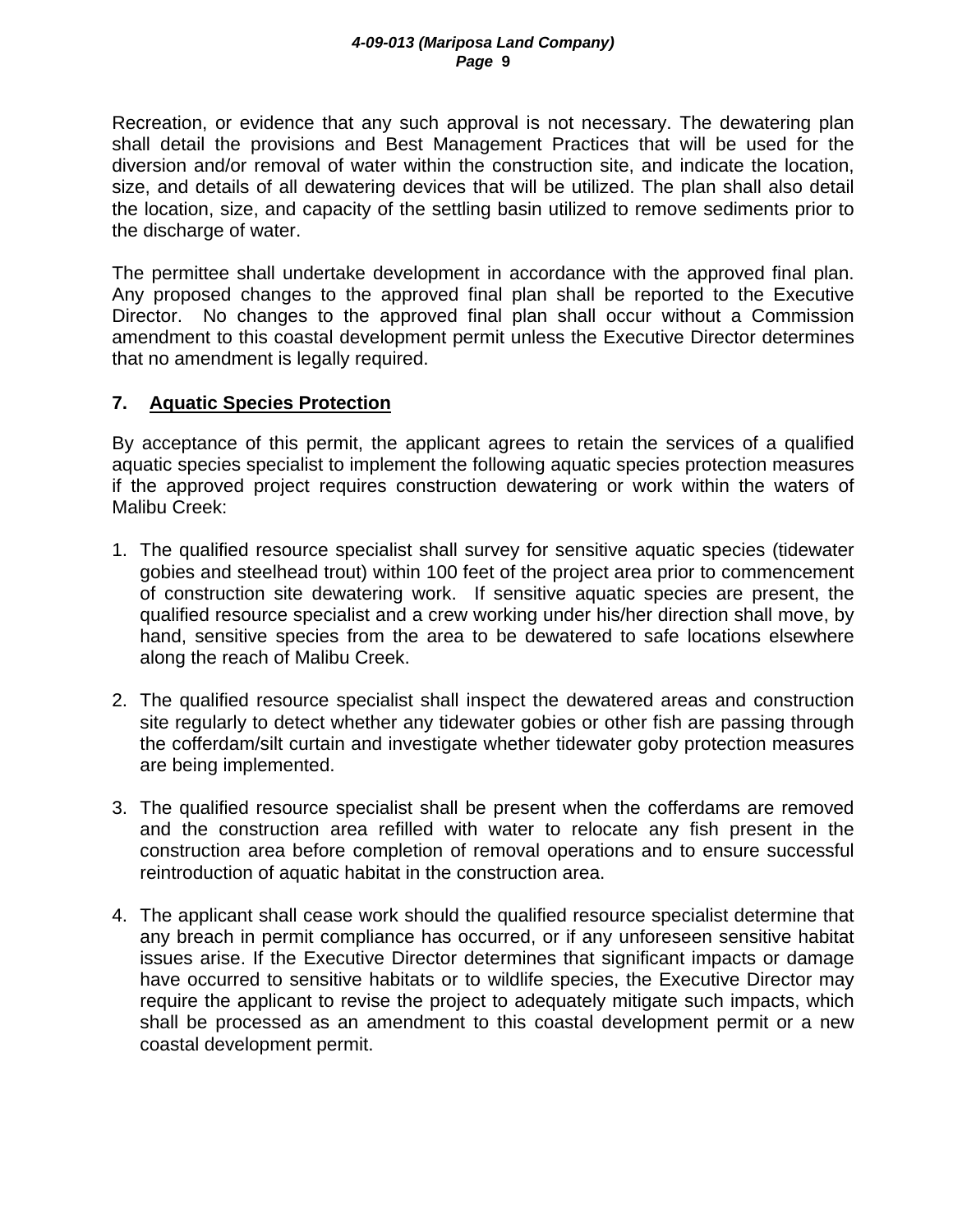## **8. Required Approvals**

By acceptance of this permit, the applicant agrees to obtain all other Local, State, and/or Federal permits that may be necessary for all aspects of the approved project (including any necessary permits from the City of Malibu, California Department of Fish and Game, Regional Water Quality Control Board, and the U.S. Army Corps of Engineers).

## **9. Maintenance Activities and Future Alterations**

The permittee shall maintain the permitted bank protection in its approved state. Any change in the design of the project or future additions/reinforcement of the approved structure beyond exempt maintenance as defined in Public Resources Code section 30610(d) and Section 13252 of Title 14 of the California Code of Regulations to restore the structure to its original condition as approved herein will require a coastal development permit. However, if (after inspection) it is apparent that repair and maintenance is necessary, the permittee shall contact the Executive Director to determine whether a coastal development permit or an amendment to this permit is legally required, and, if required, shall subsequently apply for a coastal development permit or permit amendment for the required maintenance.

## **10. Deed Restriction**

**Prior to issuance of the Coastal Development Permit**, the applicant shall submit to the Executive Director for review and approval documentation demonstrating that the applicant has executed and recorded against the parcel governed by this permit a deed restriction, in a form and content acceptable to the Executive Director: (1) indicating that, pursuant to this permit, the California Coastal Commission has authorized development on the subject property, subject to terms and conditions that restrict the use and enjoyment of that property; and (2) imposing the Special Conditions of this permit as covenants, conditions and restrictions on the use and enjoyment of the Property. The deed restriction shall include a legal description of the entire parcel or parcels governed by this permit. The deed restriction shall also indicate that, in the event of an extinguishment or termination of the deed restriction for any reason, the terms and conditions of this permit shall continue to restrict the use and enjoyment of the subject property so long as either this permit or the development it authorizes, or any part, modification, or amendment thereof, remains in existence on or with respect to the subject property.

## **11. Site Inspection**

A. By acceptance of this permit, the applicant irrevocably authorizes, on behalf of itself and its successors-in-interest with respect to the subject property, Coastal Commission staff and its designated agents to enter onto the property to undertake site inspections for the purpose of monitoring compliance with the permit, including the special conditions set forth herein, and to document their findings (including, but not limited to, by taking notes, photographs, or video), subject to Commission staff providing 24 hours advanced notice to the contact person indicated pursuant to paragraph B prior to entering the property, unless there is an imminent threat to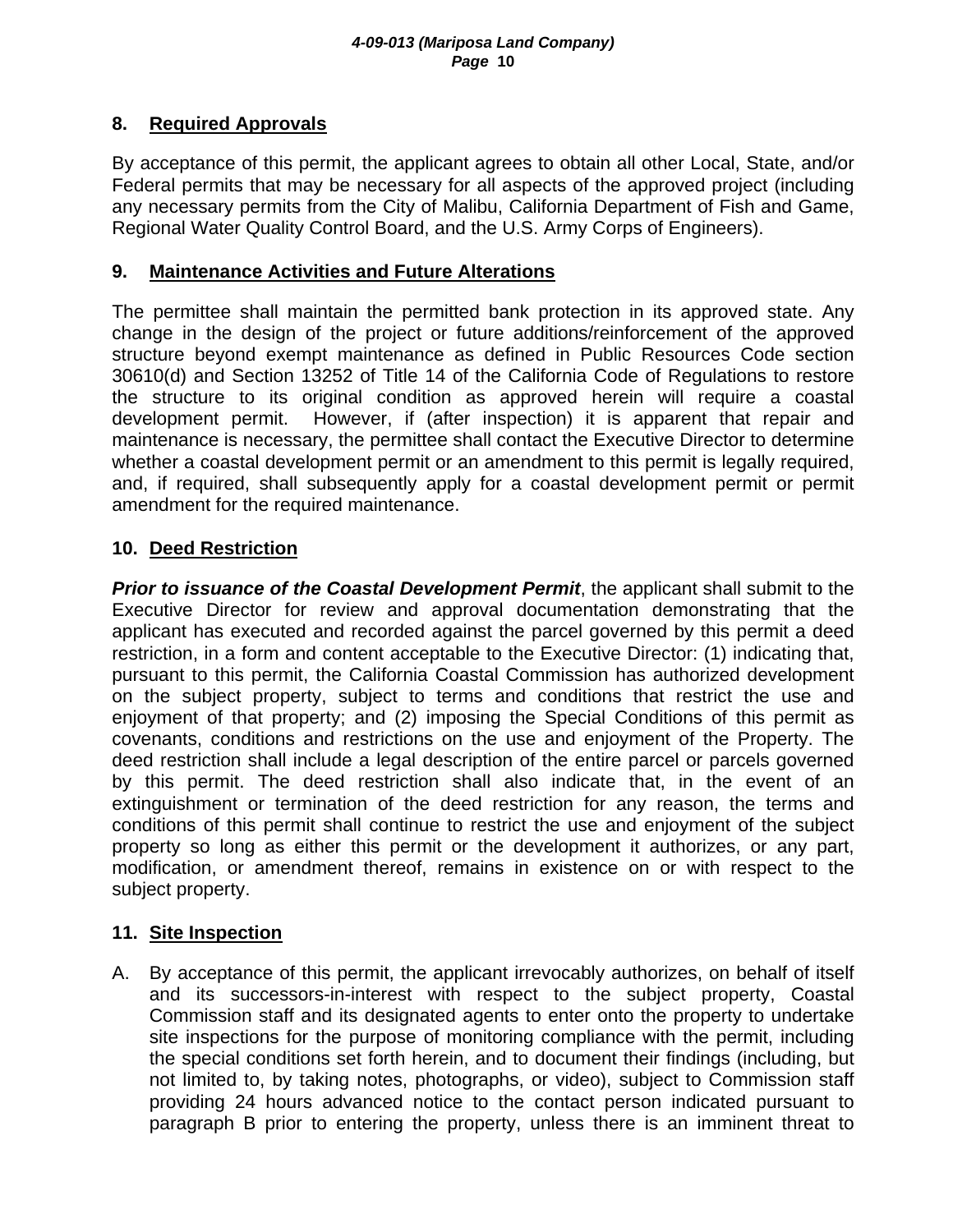coastal resources, in which case such notice is not required. If two attempts to reach the contact person by telephone are unsuccessful, the requirement to provide 24 hour notice can be satisfied by voicemail, email, or facsimile sent 24 hours in advance or by a letter mailed three business days prior to the inspection. Consistent with this authorization, the applicant and its successors: (1) shall not interfere with such inspection/monitoring activities and (2) shall provide any documents requested by the Commission staff or its designated agents that are relevant to the determination of compliance with the terms of this permit.

B. *Prior to issuance of the Coastal Development Permit*, the applicant shall submit to Commission staff the email address and fax number, if available, and the address and phone number of a contact person authorized to receive the Commission's notice of the site inspections allowed by this special condition. The applicant is responsible for updating this contact information, and the Commission is entitled to rely on the last contact information provided to it by the applicant.

## **12. Condition Compliance**

Within 180 days of Commission action on this coastal development permit application, or within such time as the Executive Director may grant for good cause, the applicant shall satisfy all requirements specified in the conditions hereto that the applicant is required to satisfy prior to issuance of this permit. Failure to comply with this requirement may result in the institution of enforcement action under the provisions Chapter 9 of the Coastal Act.

## **13. California Department of Parks & Recreation Permission**

*Prior to issuance of the Coastal Development Permit*, the applicant shall provide to the Executive Director evidence that California State Parks has granted permission to undertake the portion of the project that is on State Parks property, or evidence that no permission is required.

## **14. Nesting Bird Protection Measures**

A qualified biologist, with experience in conducting bird surveys, shall conduct bird surveys 30 days prior to construction activities to detect any active bird nests and any other such habitat within 500 feet of the construction area. The last survey should be conducted 3 days prior to the initiation of clearance/construction. If an active songbird nest is located, clearing/construction within 300 feet shall be postponed until the nest(s) is vacated and juveniles have fledged and there is no evidence of a second attempt at nesting. If an active raptor, rare, threatened, endangered, or species of concern nest is found, clearing/construction within 500 feet shall be postponed until the nest(s) is vacated and juveniles have fledged and there is no evidence of a second attempt at nesting. Limits of construction to avoid a nest shall be established in the field with flagging and stakes or construction fencing. Construction personnel shall be instructed on the sensitivity of the area. The biologist shall record the results of the recommended protective measures described above to document compliance with applicable State and Federal laws pertaining to protection of nesting birds.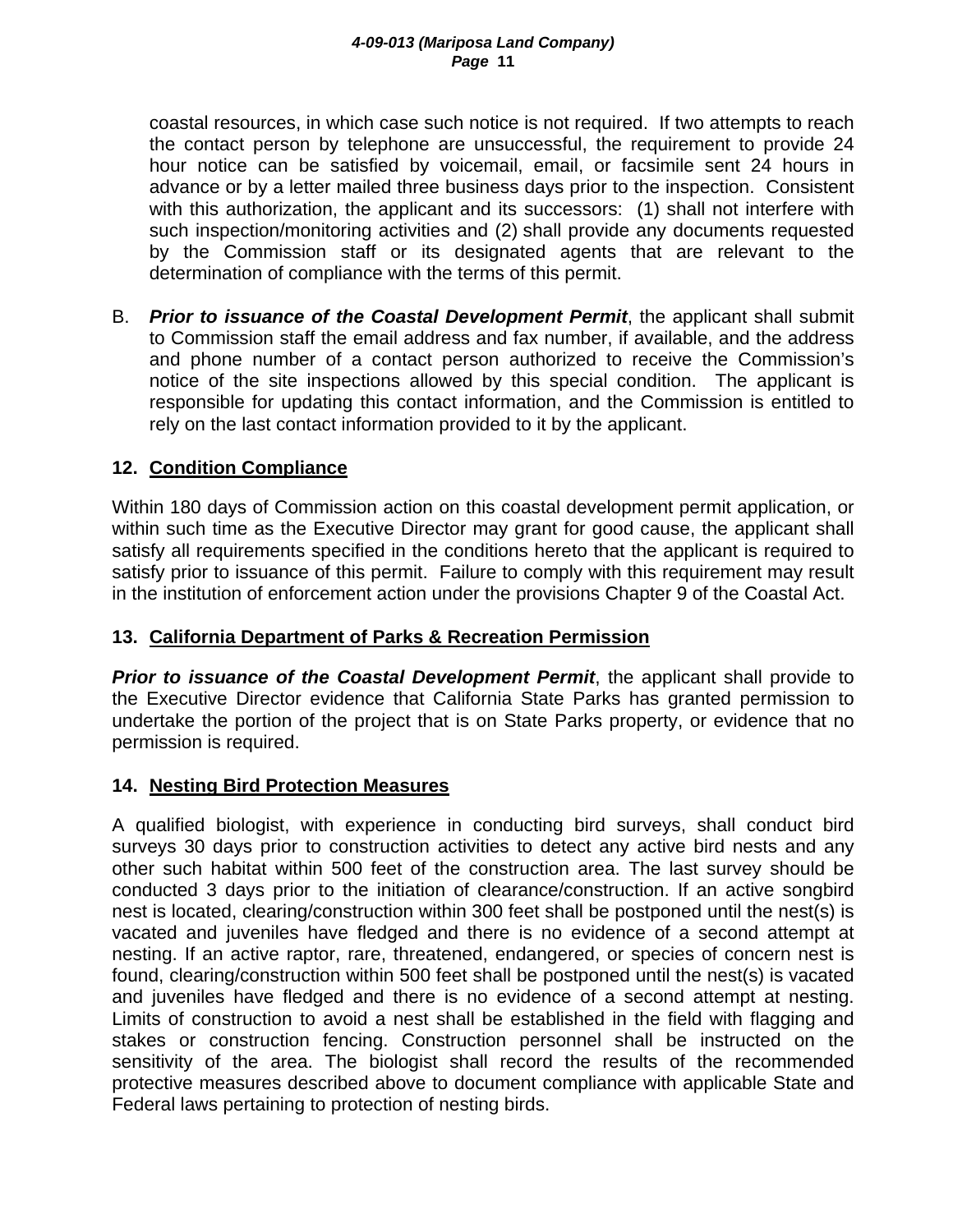## **15. Implementation of Approved Project**

The applicant shall remove the existing as-built revetment and implement and complete the approved revetment project within 18 months of issuance of this coastal development permit. The Executive Director may grant additional time for good cause.

# **V. FINDINGS AND DECLARATIONS**

The Commission hereby finds and declares:

## **A. PROJECT DESCRIPTION AND BACKGROUND**

## **Background**

On February 20, 1998, the Executive Director authorized Emergency Coastal Development Permit No. 4-98-024-G. The permit authorized Mariposa Land Company (Grant Adamson) to place approximately 500 linear feet of rock rip-rap revetment along the west bank of lower Malibu Creek, about 300 feet upstream of the Pacific Coast Highway bridge. The revetment consists of 1,500 tons of 0.5 to 8-ton granite boulders placed at approximately 1:1 to 1.5:1 (H:V) slope and 14-16 feet in height (2-4 foot toe below stream bed). The contractor who installed the rock used a backhoe to cut back the eroded vertical bank slope and notched a key at the toe of the slope to allow for a stable base surface for the rock. Rocks were then placed individually with the backhoe, starting at the key, and working upwards in sections. In the several months following the initial installation, boulders were adjusted and additional rocks were added to enhance the stability of the emergency revetment.

In the application for Emergency Permit 4-98-024-G, the applicant stated that the revetment was necessary to protect the subject property and an adjacent commercial development from further severe stream bank erosion in the face of potential continuing winter storms. Prior to placement of the revetment, approximately 20 feet of lateral erosion occurred along the subject stretch of creek bank following significant storm flows in February 1998. Conditions of approval of Emergency CDP No. 4-98-024-G required the applicant to apply for a regular CDP within 60 days in order to seek permanent authorization for the emergency work, and that the regular CDP application was to include an analysis of stream bank protection alternatives prepared by a qualified engineer (**Exhibit 10**).

On June 3, 1998, Mariposa Land Co. submitted a regular CDP application (No. 4-98-024) requesting permanent authorization for the rock rip-rap revetment that was installed under the emergency permit. However, the CDP application did not contain enough information to deem the application "complete" under the applicable regulations, and Commission staff sent the applicant an "incomplete" letter on June 24, 1998, outlining the needed application items. Additional information was not received from the applicant until July 2000. However, again, not all of the information requested in staff's 1998 letter was included. Commission staff sent a follow-up letter in September 2000 outlining the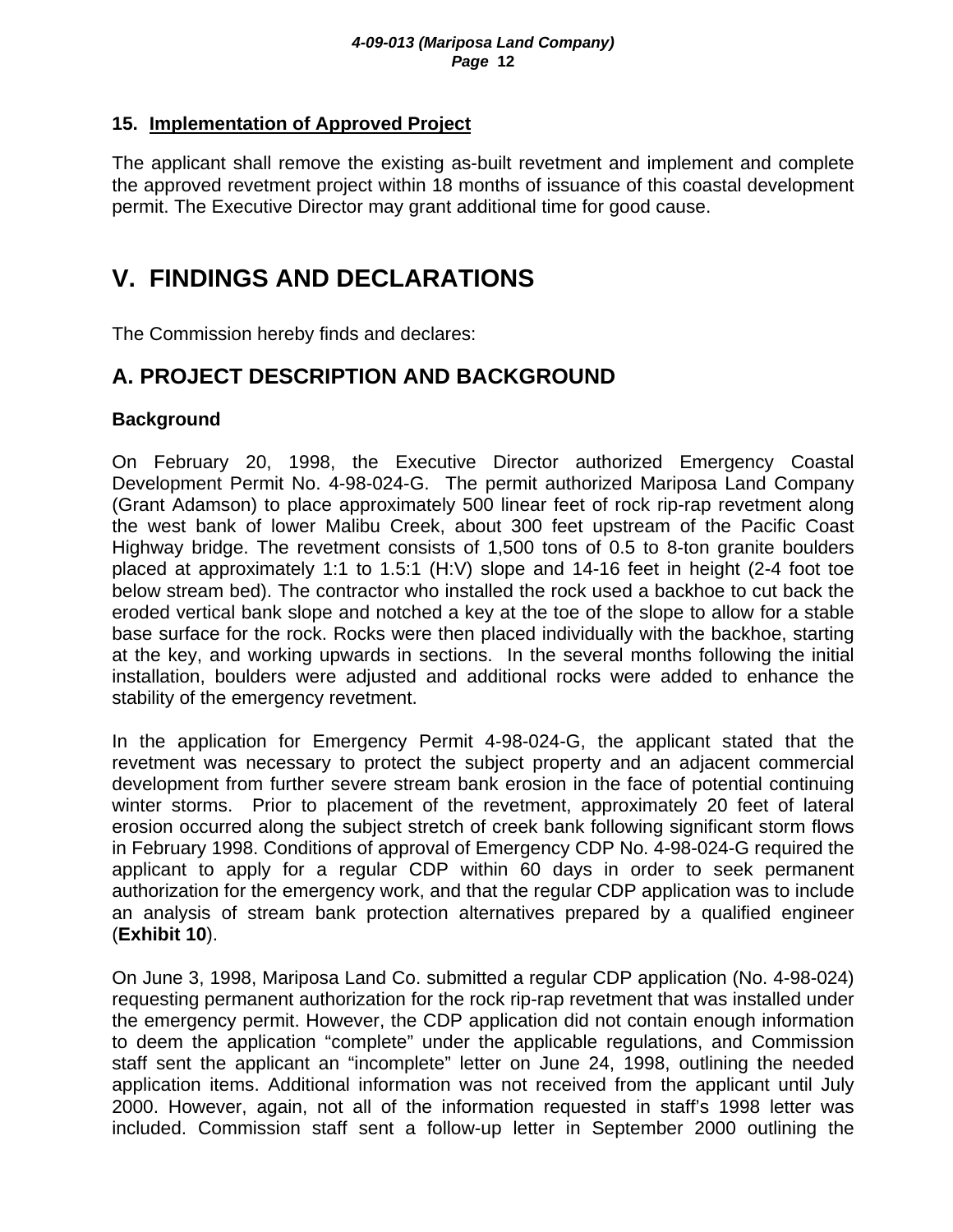outstanding items. Over the next eight years the applicant submitted portions of the requested application items and numerous contacts were made by Commission staff to the applicant attempting to obtain the necessary information, particularly in regards to an engineering analysis of alternatives. In July 2006 and June 2007, the applicant provided an engineering design study/alternatives analysis for the proposed project. And in October 2007, the applicant revised the proposed project description to include planting of the rip-rap stream bank and top of bank with riparian and upland species, and submitted a "Vegetation Restoration Plan", prepared by Impact Sciences, Inc.

On May 21, 2008, the CDP application was deemed complete, and Commission staff tentatively scheduled the application for the Commission's November, 2008 hearing. In August 2008, it was brought to the attention of Commission staff that the as-built project plans submitted by the applicant and analyzed by their engineer were not based upon a detailed survey and therefore are not a reliable depiction of the actual configuration of the rip-rap slope across the project area. Commission staff requested the applicant provide accurate, detailed surveyed plans of the proposed project, prepared by a licensed land surveyor, to facilitate staff's analysis of the as-built project. The applicant provided staff with surveyed plans on October 10, 2008.

Application No. 4-98-024 was filed on May 21, 2008, and would have had to have been acted on by the Commission at its November 2008 meeting in order to comply with the Permit Streamlining Act (PSA). However, in order to allow staff adequate time to analyze the recently submitted surveyed as-built plans, the applicant extended the Commission's review time by 90 days. The application was then scheduled for the February 4, 2009 Commission hearing and a staff report was circulated on January 22, 2009. The February hearing was the last hearing the Commission could act upon the application before the  $270<sup>th</sup>$  day PSA deadline. Therefore, since the applicant found they needed more time to respond to the January 22, 2009 staff report, the applicant withdrew permit application No. 4-98-024 two days before the scheduled hearing and re-submitted it as a new application. The re-submitted application is identical to the previous application, but it was assigned a new permit number (4-09-013) and filed on February 2, 2009. This application was brought to a Coastal Commission hearing on April 9, 2009. At the meeting, the Commission continued this item and directed staff to provide additional analysis regarding the revegetation-only alternative, and the feasibility of laying the recommended vegetated rip rap design alternative back to a 3:1 (H:V) slope where possible.

## **Environmental Setting**

The Malibu Creek watershed covers approximately 110 square miles. It is the second largest watershed draining into Santa Monica Bay and the largest draining from the Santa Monica Mountains. Lower Malibu Creek watershed includes the steep and rugged Malibu Canyon, which cuts through the central axis of the Santa Monica Mountains. Downstream of Malibu Canyon the watershed emerges onto a coastal plain where channel slopes and flow velocities reduce and the Malibu Creek fluvial system begins to transition to a coastal estuarine lagoon system. Malibu Lagoon is a 31-acre shallow embayment at the terminus of Malibu Creek that empties into the Pacific Ocean at Surfrider Beach. However, depending on hydrologic conditions of the estuary system, the mouth of the lagoon may either be "open" with no barrier beach, or "closed" by the presence of a barrier beach and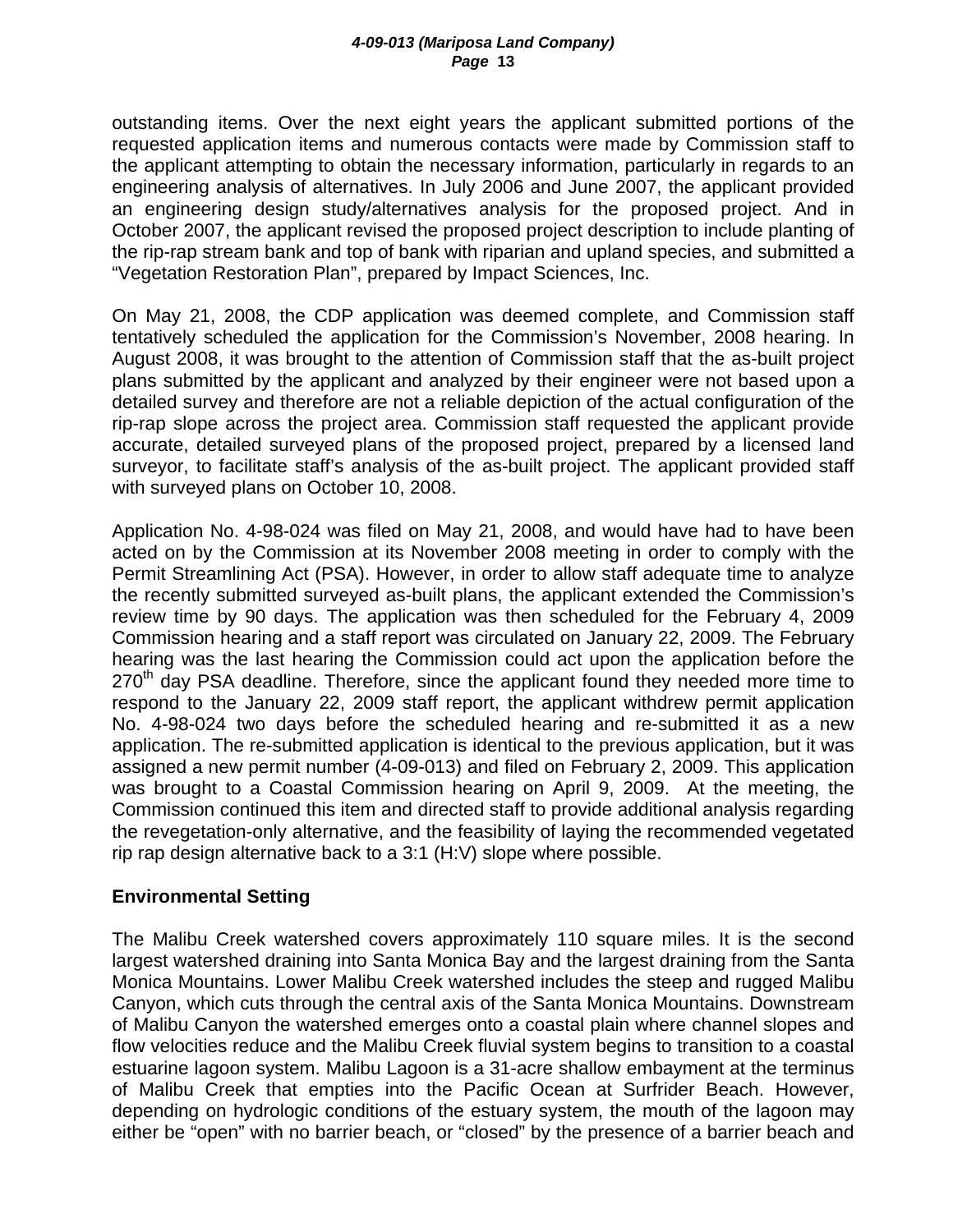lack of tidal inlet channel. When the lagoon is closed, the water level in the subject reach of creek ranges between 6 and 7 feet in depth.

Malibu Creek and its estuary provide habitat for a diversity of wildlife, including waterfowl, shorebirds, wading birds, songbirds, and raptors. A smaller number of mammals, amphibians and reptiles also inhabit the area. The significant species of fish that are known to utilize lower Malibu Creek are southern steelhead trout (*Oncorhynchus mykiss*), a state-listed threatened species, and tidewater goby (*Eucyclogobius newberryi*), federally listed as endangered and a California species-of-special-concern.

The subject 500 linear foot section of the west bank of lower Malibu Creek is situated along a westward meander cut bank approximately 300 feet upstream from the Pacific Coast Highway bridge and Malibu Lagoon (**Exhibits 1-3**). The project site is located on a narrow, relatively flat, 2.5-acre strip of vacant land owned by the applicant that is bound by a commercial shopping center development to the west and Malibu Creek to the east (**Exhibit 2**). The site is located within the 100-year floodplain for Malibu Creek, as designated by the Federal Emergency Management Agency (FEMA). Prior to severe storm erosion and subsequent placement of the proposed rip rap revetment on the property in the late 1990's, the subject stretch of creek bank was primarily disturbed and did not possess a well-developed riparian canopy due to its close proximity to a commercial shopping center and Pacific Coast Highway. Currently, the subject bank and rip rap is largely devoid of vegetation, with the exception of a small amount of arroyo willow at the northern end of the revetment and a small amount of mulefat at the southern end. The upland area above the revetment is dominated by weeds and non-native annual grasses. A footpath also exists on the upland area above the revetment. The width between the top of existing revetment and the adjacent commercial development/property varies between 18 feet and 60 feet (**Exhibits 3-4**).

Lower Malibu Creek in the project vicinity has changed significantly over time according to historic aerial photographs dating back to 1932. Stream flows had historically been confined to a rather straight channel leading up to the Pacific Coast Highway bridge, since much of the floodplain was in agricultural production, particularly the west side of the creek. In the 1960's, a shopping center was built in close proximity to the subject stretch of the west bank. An old rip rap revetment that extends along the west creek bank at least a thousand feet upstream from the Pacific Coast Highway bridge is evident in a 1972 aerial photograph. It appears this old revetment was constructed to protect the adjacent shopping center prior to 1972. The sinuosity of the lower Malibu Creek stream channel increased substantially between 1976 and 1985, which increasingly directed flows against the west bank in the project location. By 1998, it appears that most of the old rip rap revetment had fallen away due to changes in channel morphology. However, there still exists some grouted rip rap on either side of a storm drain outlet located on an adjacent parcel approximately 100 feet north of the proposed rip rap revetment. A canopy of healthy riparian vegetation is growing on the bank above the grouted rip rap section. The storm drain and grouted rip rap were installed by Los Angeles County Flood Control District in the 1970's. Although this grouted rip rap is connected to the stretch of proposed rip rap, it is not a part of the subject permit application since it is located on an adjacent parcel under separate ownership and appears to have been constructed prior to the Coastal Act. However, according to the applicant's site plan, it appears a small portion of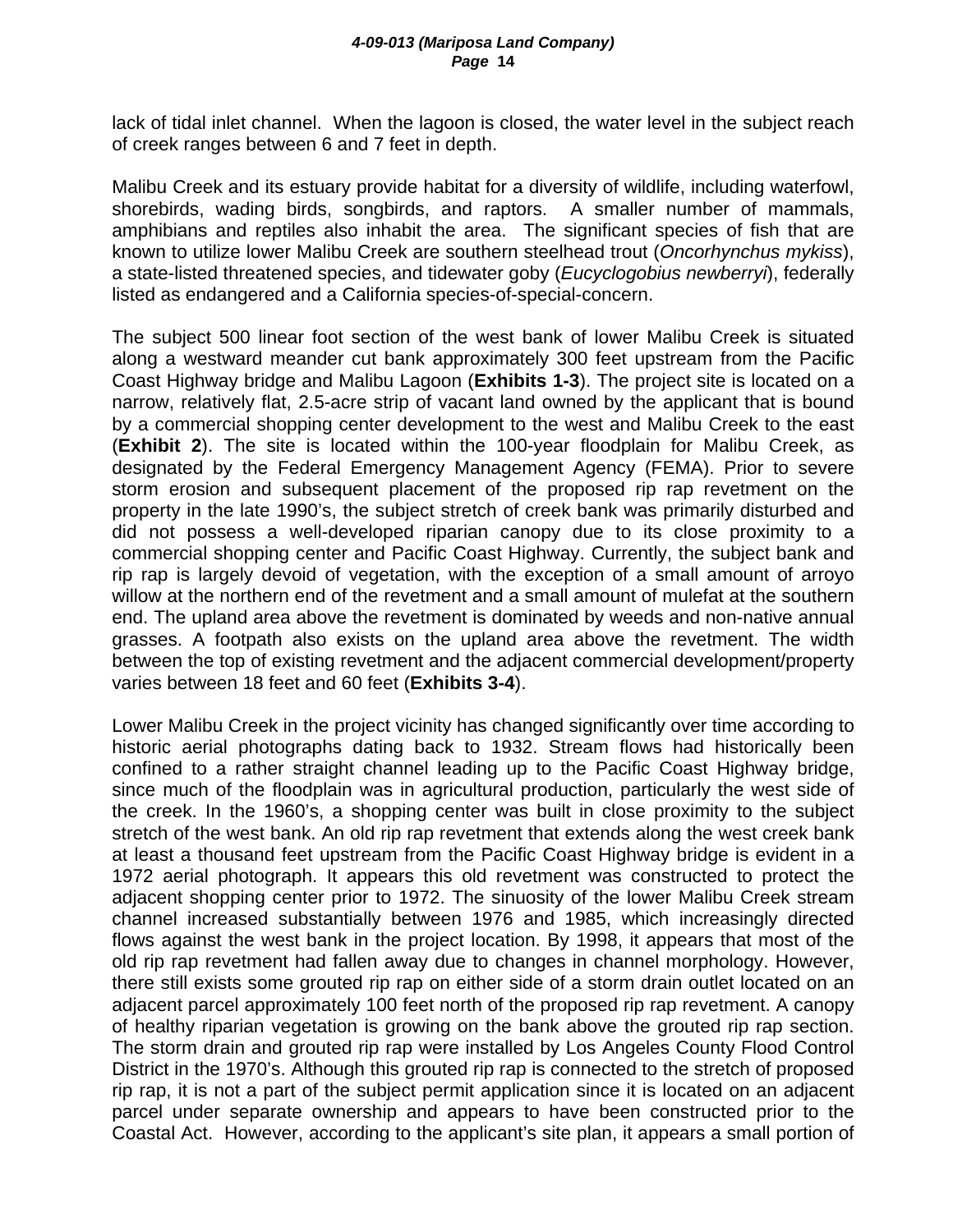the proposed rip rap is located on an adjacent parcel owned by California Department of Parks & Recreation (4452-011-903). As such, **Special Condition No. Thirteen (13)** is required to ensure that State Parks permission is obtained prior to issuance of the permit.

## **Description of Proposed Project**

The applicant is requesting authorization to permanently retain in its "as-built" condition approximately 500 linear feet of rock rip-rap revetment that was installed along the west bank of lower Malibu Creek to protect an existing commercial development from flood waters pursuant to Emergency CDP No. 4-98-024-G. The revetment consists of 1,500 tons of 0.5 to 8-ton granite boulders placed at approximately 1:1 to 1.5:1 (H:V) slope and 14-16 feet in height (2-4 foot toe below stream bed) (**Exhibits 5-6**). The applicant is also proposing to revegetate the revetment site to create approximately 0.59 acres of riparian and upland habitat ("Vegetation Restoration Plan," prepared by Impact Sciences, Inc., dated August 2007, amended January 2009). To vegetate the existing rock revetment, the applicant had proposed to secure fascines of willow cuttings to the rip rap with wire. The willow bundles would be oriented at a 45-degree angle, facing downstream, with one end placed into the creek. Once the willow fascines produced sufficient roots, the interstitial spaces would be filled with sand and fine gravel as a substrate for additional plantings. The applicant also proposes to plant the upland area above the revetment with a mixture of native shrubs and trees, such as mulefat, sycamore, black walnut, cottonwood, and elderberry (**Exhibits 7-8**).

In a letter dated January 9, 2009, Impact Sciences Inc. revised the proposed Vegetation Restoration Plan to omit the willow fascine element and to instead place willow cuttings that are at least one inch in diameter and six feet long into the interstitial spaces between rocks (**Exhibit 9**). Once the willows establish, the interstitial spaces would be filled with sand and fine gravel as a substrate for additional plantings. In researching examples where the concept of securing willow fascines to rock had been used successfully per the request of Commission staff, Impact Sciences found that willow fascines were not appropriate for use atop a rock slope protection and that the willows needed contact with moist soil beneath the rock. After consulting with the Natural Resources Conservation Service, Impact Sciences revised their revegetation plan to instead place willow cuttings into the spaces of the rip rap.

## **Agency Review/Approvals**

The Commission has received the following agency correspondence from the applicant regarding the proposed project:

- U.S. Army Corps of Engineers Regional General Permit No. 98-00315-AOA (with concurrence from the U.S. Fish & Wildlife Service) for emergency placement of rip rap revetment, issued February 13, 1998;
- U.S. Army Corps of Engineers Jurisdictional Determination letter for the proposed vegetation restoration plan, dated March 6, 2008;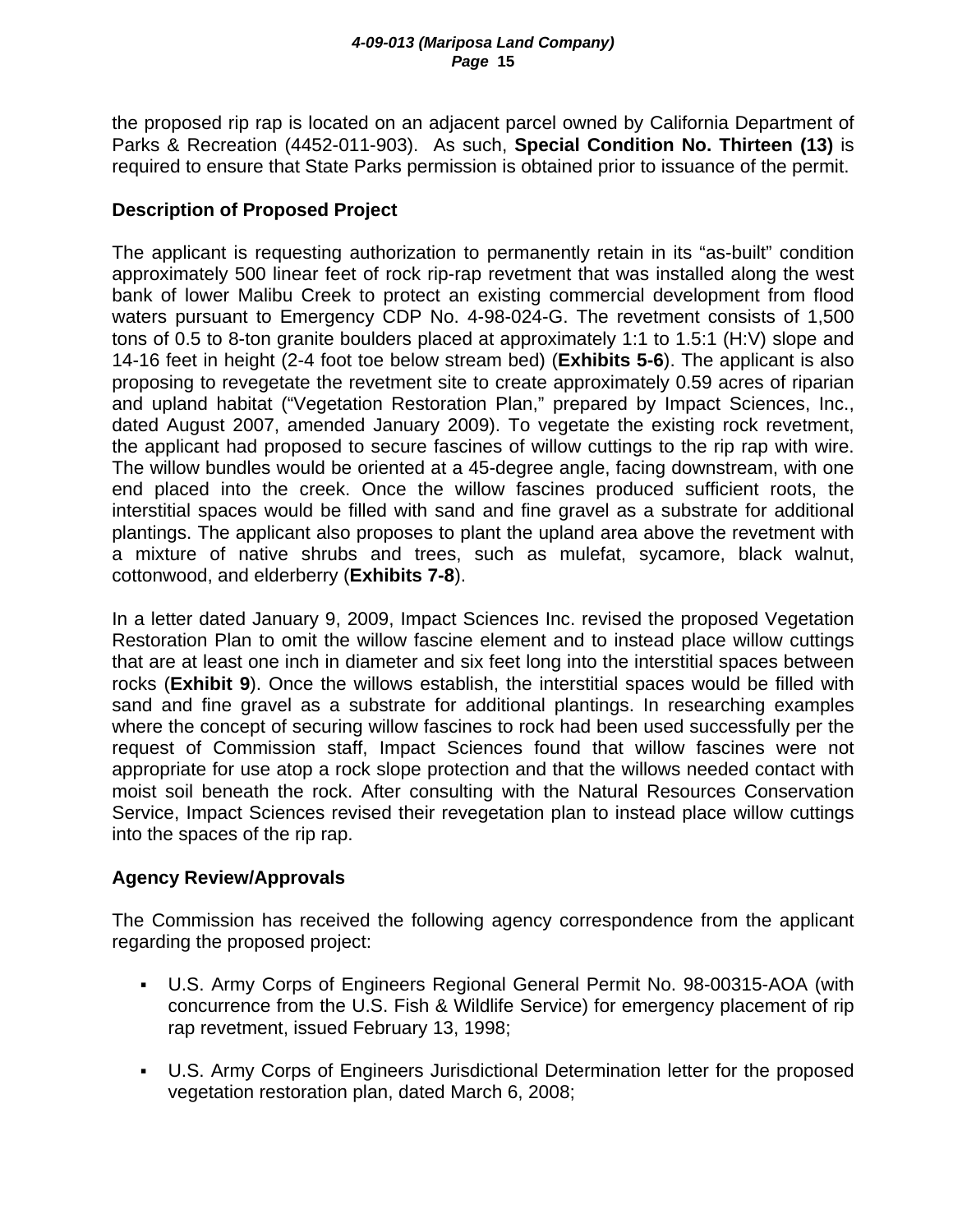- Notification of Emergency Streambed Alteration Work for emergency placement of rip rap revetment, sent to California Department of Fish & Game February 19, 1998 (no agency response);
- California Department of Fish & Game letter stating statutory deadline had lapsed to issue an agreement regarding Streambed Alteration Notification No. 1600-2005- 0503-R5 (vegetation restoration plan), dated January 13, 2008;
- Emergency Regional General Permit No. 52, Regional Water Quality Control Board, Los Angeles Region;
- City of Malibu Approval-in-Concept, dated June 28, 2007.

## **Correspondence Received**

Commission staff has received correspondence from the following interested parties (letters attached as **Exhibit 13**):

- **a.** Letter from Dr. J. Robert Hatherill, former faculty member of the UCSB Environmental Studies Program, dated August 11, 2008, expressing support for the proposed restoration plans to enhance the habitat value of the creek bank for tidewater goby and other native fauna.
- **b.** Letter from Ron Schafer, California Dept. of Parks and Recreation District Superintendent, dated November 14, 2008, expressing concern regarding the proposed project. The letter states that the un-engineered revetment continues to contribute to an unstable site for establishment of riparian vegetation. Now that the emergency has passed, State Parks believes that the rip rap should be removed and the bank should be laid back at a less steep slope that is soft bio-engineered for greater water quality, stability, and habitat benefits.
- **c.** Letter from Heal the Bay, dated June 23, 2009, asserting that portions of the proposed as-built riprap are failing, portions of the adjacent grouted riprap to the north are failing, and the stream bank south of the proposed riprap is unstable. Heal the Bay also asserts that there is evidence of unpermitted fencing and structures adjacent to the stream bank on the subject property. Heal the Bay provided GPS-mapping and photographs of the unpermitted development and bank failures. The issue of the compromised bank areas is addressed in Section V.B, page 26 of the staff report. Regarding the alleged unpermitted development on the subject property, staff has confirmed that there is a chain link fence enclosing a stockpile area and various structures at the northern portion of the property. The chain link fence runs parallel to the creek for several hundred feet, and is only a few feet from the top of bank of the subject rock revetment. It appears that the northern-most approximately 150 feet of the as-built/proposed revetment bank has a fence within feet of it. Some of the alleged unpermitted development on the subject property is unrelated to the proposed project in the subject permit application and in a location that is outside the Commission's retained jurisdiction. However, Commission enforcement staff has notified City of Malibu enforcement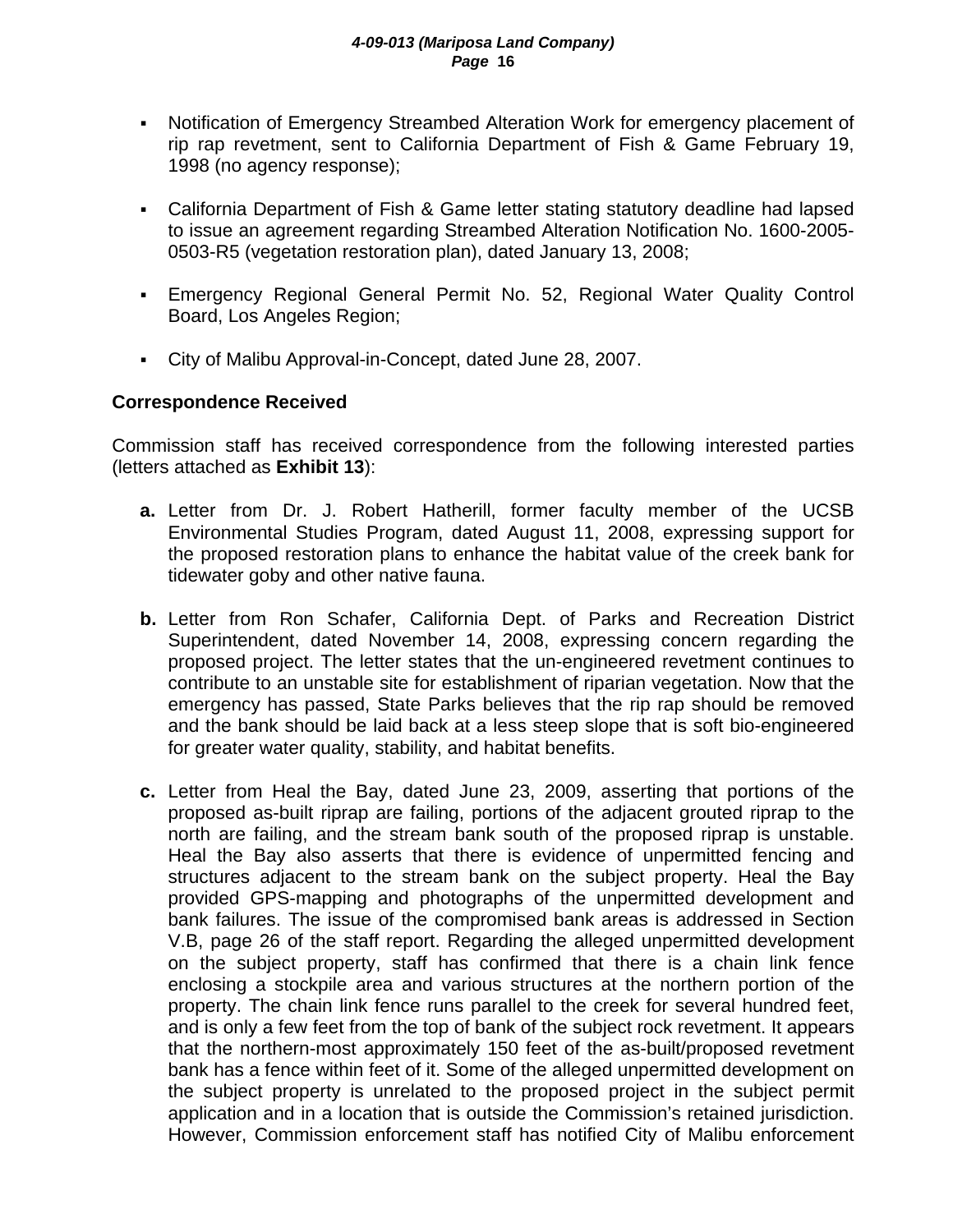staff of the alleged unpermitted development on the subject property. Although, regarding the development that is along the top of bank of the subject revetment where the applicant is proposing restoration, it appears this development would interfere with implementation of the approved project and should be removed. As such, Special Condition 2 of the staff recommendation has been modified to address this issue.

- **d.** Letter from Heal the Bay, dated February 3, 2009 and April 6, 2009, expressing opposition to the proposed project and the staff recommendation. Heal the Bay states that stream bank armoring is an ineffective method for long-term bank stabilization and a major cause for downstream bank erosion and sedimentation. Heal the Bay recommends a soft solution in that the rip rap should be removed, the bank slope laid back at a 3:1 slope and re-vegetated, and if necessary, a floodwall installed next to the shopping center as far back as possible. Heal the Bay also believes that the subject stream bank should be designated ESHA. These comments and concerns are addressed in Section V.B of the staff report. Lastly, Heal the Bay states that the grouted rip rap at an upstream storm drain outlet and an adjacent fenced storage area are unpermitted and should be included in the scope of work for the subject permit. See staff response to bullet (c) above regarding the fenced storage area. Regarding the grouted rip rap at the upstream storm drain outlet, although it is connected to the stretch of proposed rip rap, it is not a part of the subject permit application since it is located on an adjacent parcel under separate ownership and appears to have been constructed prior to the Coastal Act.
- **e.** Letter from Malibu Surfing Association, dated February 3, 2009 and April 7, 2009, joining in and concurring with Heal the Bay's letter described above.
- **f.** Letter from Mark Abramson of Santa Monica Baykeeper (SMB), dated February 3, 2009 and April 7, 2009, expressing opposition to the proposed project and the staff recommendation. SMB states that stream bank armoring is an ineffective method for long-term bank stabilization and a major cause for downstream bank erosion and sedimentation. SMB recommends a soft solution in which the bank slope is laid back at a 3:1 slope and re-vegetated. In addition, SMB states that the subject stream bank should be designated an ESHA. These comments and concerns are addressed in Section V.B of the staff report. SMB also states that a grouted rip rap area upstream and an adjacent fenced storage area are unpermitted and should be addressed as part of the subject permit application. See staff response to bullet (c) above regarding the fenced storage area. Regarding the grouted rip rap at the upstream storm drain outlet, although it is connected to the stretch of proposed rip rap, it is not a part of the subject permit application since it is located on an adjacent parcel under separate ownership and appears to have been constructed prior to the Coastal Act.
- **g.** Letter from Sandra Albers of the Santa Monica Mountains Resource Conservation District (SMM RCD), dated April 7, 2009, in opposition to the proposed project and the staff recommendation. The SMM RCD states that bioengineering techniques,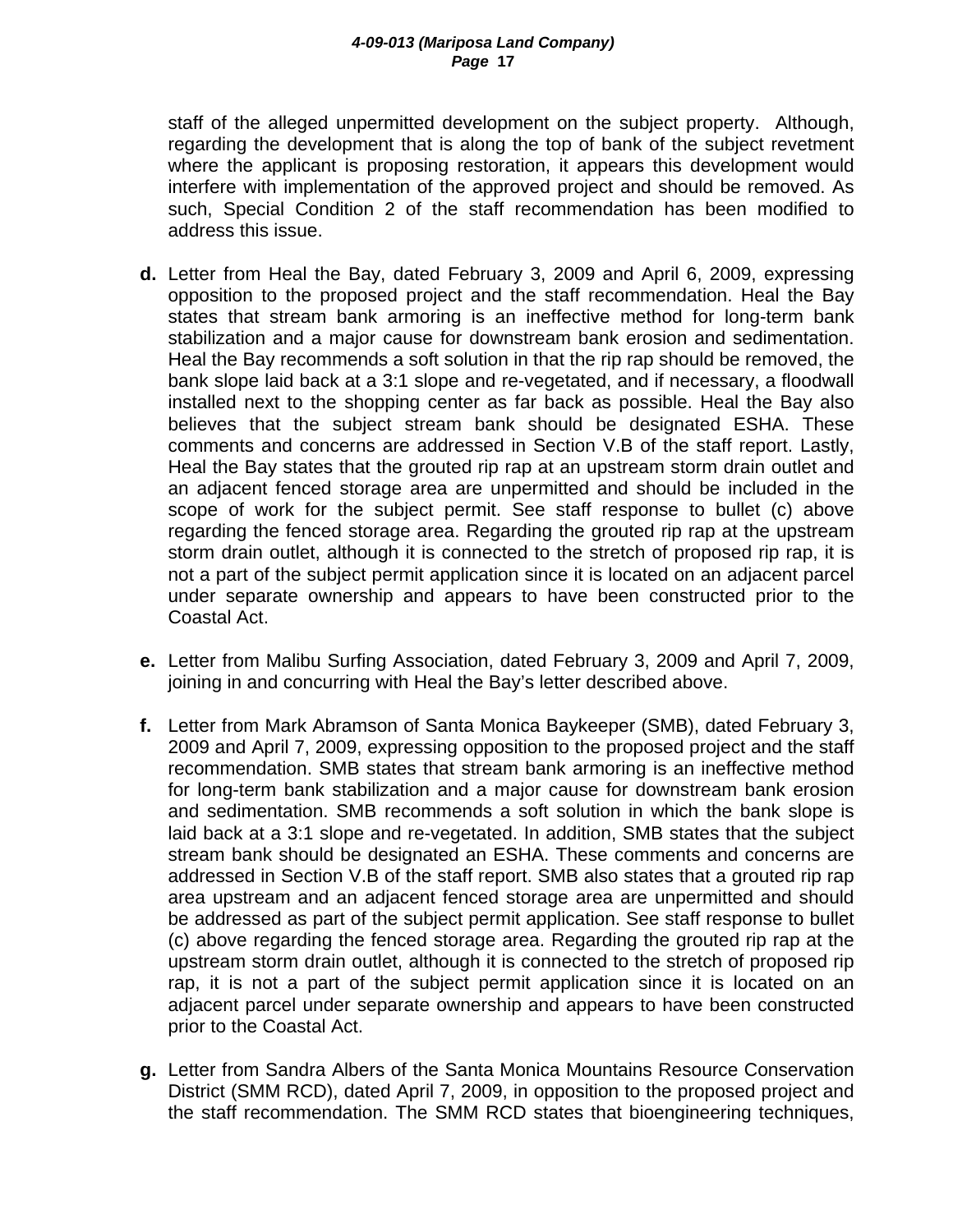which provide valuable habitat for fish and wildlife species and improved water quality, should be utilized in this case.

**h.** Letter from the applicant's attorney, Sherman Stacey, dated March 31, 2009, objecting to the March 19, 2009 Staff Report and Recommendation and asserting that the staff recommended alternative will be more environmentally damaging than the proposed project.

Commissioner ex parte communications received to date are attached as **Exhibit 14**.

## **B. WATER QUALITY, STREAM ALTERATION, HAZARDS, AND SENSITIVE HABITAT**

The proposed project area lies within the City of Malibu, but falls within the Commission's area of retained original permit jurisdiction because development is proposed on lands that are below the mean high tide line and/or on public trust lands. The standard of review for the project is the Chapter 3 policies of the Coastal Act. In addition, the policies of the certified Malibu Local Coastal Program (LCP) serve as guidance.

Section 30230 of the Coastal Act states:

*Marine resources shall be maintained, enhanced, and where feasible, restored. Special protection shall be given to areas and species of special biological or economic significance. Uses of the marine environment shall be carried out in a manner that will sustain the biological productivity of coastal waters and that will maintain healthy populations of all species of marine organisms adequate for long-term commercial, recreational, scientific, and educational purposes.* 

Section 30231 of the Coastal Act states that:

*The biological productivity and the quality of coastal waters, streams, wetlands, estuaries, and lakes appropriate to maintain optimum populations of marine organisms and for the protection of human health shall be maintained and, where feasible, restored through, among other means, minimizing adverse effects of waste water discharges and entrainment, controlling runoff, preventing depletion of ground water supplies and substantial interference with surface water flow, encouraging waste water reclamation, maintaining natural vegetation buffer areas that protect riparian habitats, and minimizing alteration of natural streams.* 

Section 30236 of the Coastal Act states:

*Channelizations, dams, or other substantial alterations of rivers and streams shall incorporate the best mitigation measures feasible, and be limited to (1) necessary water supply projects, (2) flood control projects where no other method for protecting existing structures in the floodplain is feasible and where such protection is necessary for public safety or to protect existing*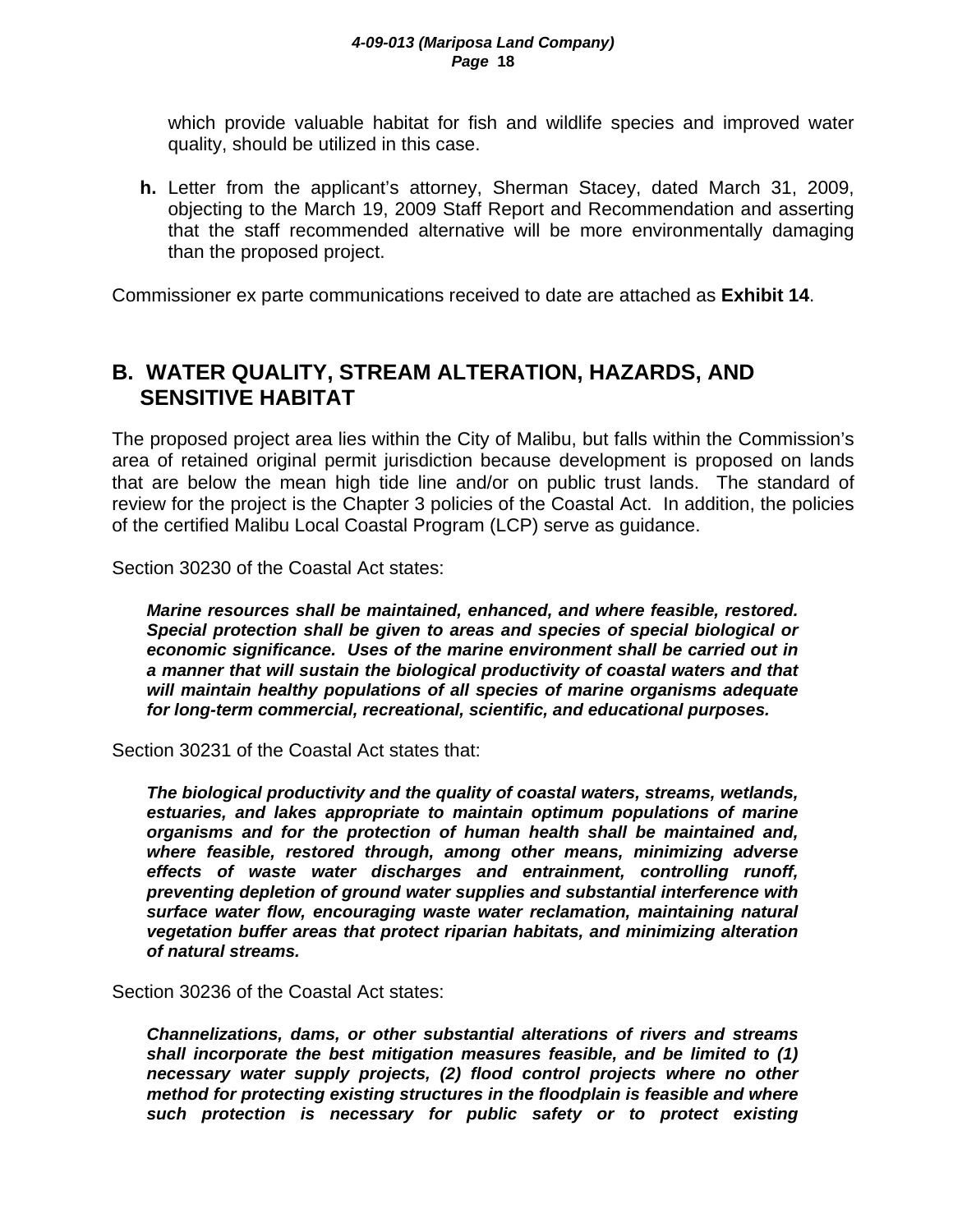*development, or (3) developments where the primary function is the improvement of fish and wildlife habitat.* 

Section 30253 of the Coastal Act states, in pertinent part, that new development shall:

- *1. Minimize risks to life and property in areas of high geologic, flood, and fire hazard.*
- *2. Assure stability and structural integrity, and neither create nor contribute significantly to erosion, geologic instability, or destruction of the site or surrounding area or in any way require the construction of protective devices that would substantially alter natural landforms along bluffs and cliffs.*

Section 30233(a) of the Coastal Act provides as follows, in applicable part:

*The diking, filling, or dredging of open coastal waters, wetlands, estuaries, and lakes shall be permitted in accordance with other applicable provisions of this division, where there is no feasible less environmentally damaging alternative, and where feasible mitigation measures have been provided to minimize adverse environmental effects, and shall be limited to the following:* 

- *(1) New or expanded port, energy, and coastal-dependent industrial facilities, including commercial fishing facilities.*
- *(2) Maintaining existing, or restoring previously dredged, depths in existing navigational channels, turning basins, vessel berthing and mooring areas, and boat launching ramps.*
- *(3) In open coastal waters, other than wetlands, including streams, estuaries, and lakes, new or expanded boating facilities and the placement of structural pilings for public recreational piers that provide public access and recreational opportunities.*
- *(4) Incidental public service purposes, including but not limited to, burying cables and pipes or inspection of piers and maintenance of existing intake and outfall lines.*
- *(5) Mineral extraction, including sand for restoring beaches, except in environmentally sensitive areas.*
- *(6) Restoration purposes.*
- *(7) Nature study, aquaculture, or similar resource dependent activities.*

Coastal Act Section 30240 affords protection of environmentally sensitive habitat areas as follows:

*(a) Environmentally sensitive habitat areas shall be protected against any significant disruption of habitat values, and only uses dependent on those resources shall be allowed within those areas.* 

*(b) Development in areas adjacent to environmentally sensitive habitat areas and parks and recreation areas shall be sited and designed to prevent impacts which would significantly degrade those areas, and shall be compatible with the continuance of those habitat and recreation areas.* 

Section 30107.5 of the Coastal Act defines an environmentally sensitive area as: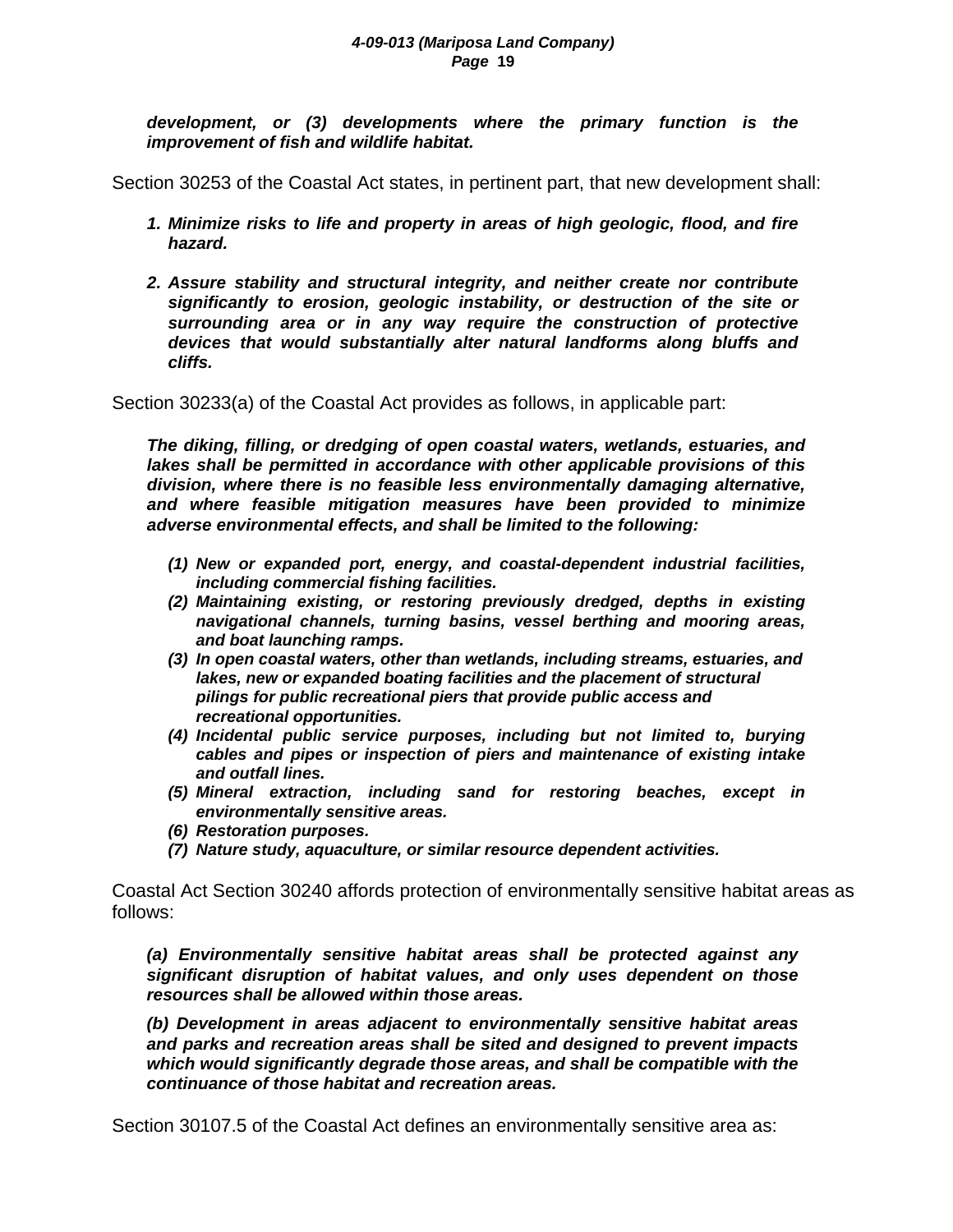#### *"Environmentally sensitive area" means any area in which plant or animal life or their habitats are either rare or especially valuable because of their special nature or role in an ecosystem and which could be easily disturbed or degraded by human activities and developments.*

Sections 30230 and 30231 of the Coastal Act mandate that marine resources and coastal water quality shall be maintained and, where feasible, restored through, among other means, controlling runoff, preventing depletion of ground water supplies and substantial interference with surface water flows, maintaining natural buffer areas that protect riparian habitats, and minimizing alteration of natural streams. Special protection shall be given to areas and species of special significance, and uses of the marine environment shall be carried out in a manner that will sustain biological productivity of coastal waters. Section 30236 limits channelizations, dams, or other substantial alterations of rivers and streams to flood control projects necessary to protect public safety and existing development and two other types of projects, any of which must incorporate the best mitigation measures available and where there are no feasible alternatives. In addition, Section 30240 of the Coastal Act states that environmentally sensitive habitat areas shall be protected and that development within or adjacent to such areas must be designed to prevent impacts which could significantly degrade those resources.

In addition, the City of Malibu certified Local Coastal Program contains the following policy that specifically pertains to lower Malibu Creek:

#### *LUP Policy 3.34*

*Bioengineering methods or "soft solutions" should be developed as an alternative to constructing rock revetments, vertical retaining walls or other "hard structures" along lower Malibu Creek. If bioengineering methods are demonstrated to be infeasible, then other alternatives may be considered. Any applications for protective measures along lower Malibu Creek shall demonstrate [1] that existing development in the Civic Center is in danger from flood hazards, [2] that the proposed protective device is the least environmentally damaging alternative, [3] that it is sited and designed to avoid and minimize impacts to the habitat values of the riparian corridor along the creek and the recreational and public access use of State Park property along the creek, and [4] that any unavoidable impacts have been mitigated to the maximum extent feasible.* 

The proposed project site is situated along a 500 linear foot section of the west bank of lower Malibu Creek, approximately 300 feet upstream from the Pacific Coast Highway bridge and Malibu Lagoon. The lower Malibu Creek watershed emerges onto a coastal plain where channel slopes and flow velocities reduce and the Malibu Creek fluvial system begins to transition to a coastal estuarine lagoon system. Malibu Lagoon is a 31 acre shallow embayment at the terminus of Malibu Creek that empties into the Pacific Ocean at Surfrider Beach. Malibu Creek and its estuary provide habitat for a diversity of wildlife, including waterfowl, shorebirds, wading birds, songbirds, and raptors. A smaller number of mammals, amphibians and reptiles also inhabit the area. The significant species of fish that are known to utilize lower Malibu Creek are southern steelhead trout (*Oncorhynchus mykiss*), a state-listed threatened species, and tidewater goby (*Eucyclogobius newberryi*), federally listed as endangered and a California species-of-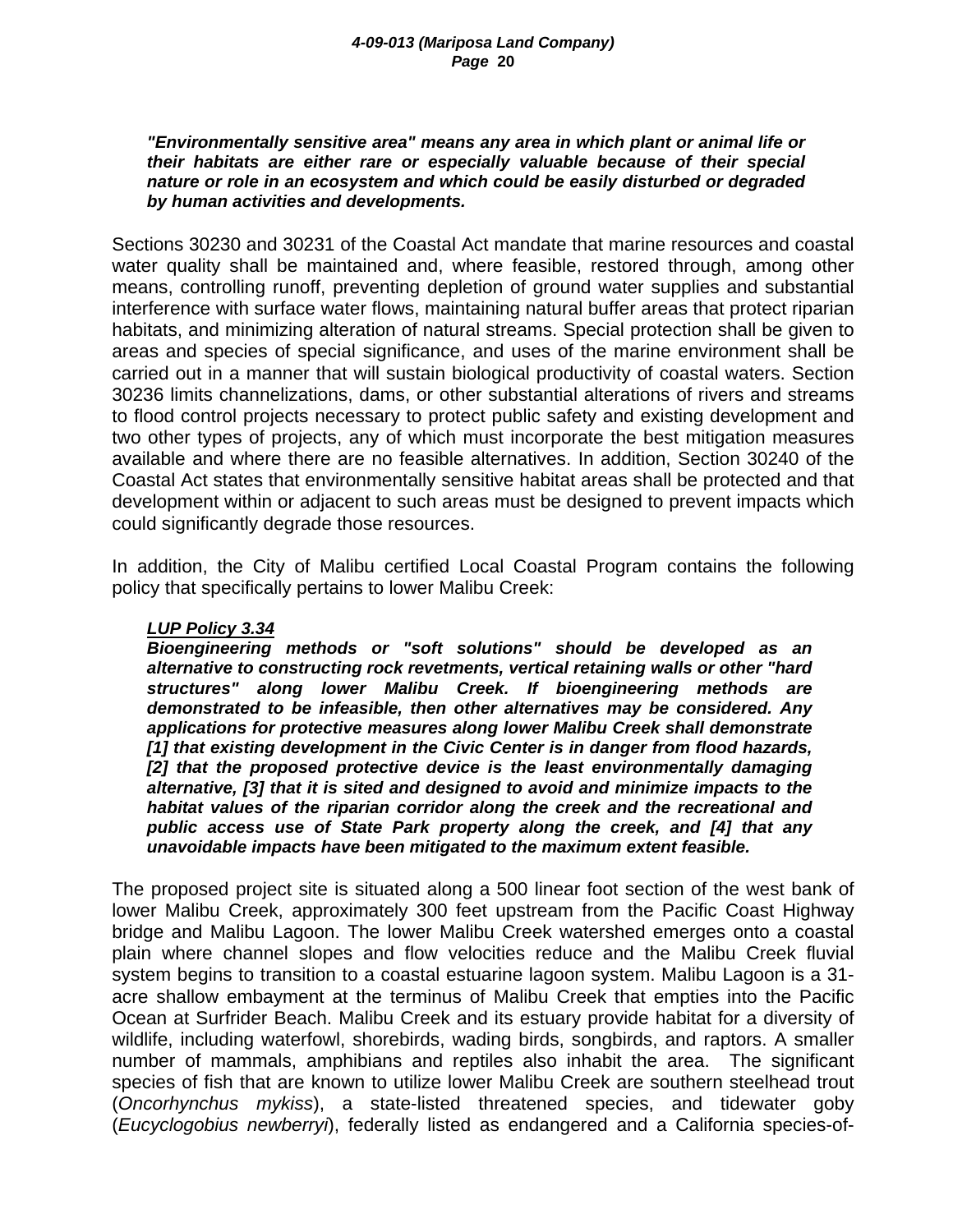special-concern. Malibu Creek is a U.S.G.S. designated blue-line stream that supports a well-developed riparian corridor which constitutes ESHA. Malibu Creek and its riparian corridor is also designated as ESHA in the certified Malibu LCP.

Riparian habitats and their associated streams form important connecting links in the Santa Monica Mountains. These habitats connect all of the biological communities from the highest elevation chaparral to the sea with a unidirectional flowing water system, one function of which is to carry nutrients through the ecosystem to the benefit of many different species along the way. The streams themselves provide refuge for sensitive species including: the coast range newt, the Pacific pond turtle, tidewater goby, and southern steelhead trout. The health of the streams is dependent on the ecological functions provided by the associated riparian woodlands. These functions include the provision of large woody debris for habitat, shading that controls water temperature, and input of leaves that provide the foundation of the stream-based trophic structure.

The project site is located on a narrow, approximately 2.5-acre strip of vacant land owned by the applicant that is bound by a commercial shopping center development to the west and Malibu Creek to the east. Prior to severe storm erosion and subsequent placement of the proposed emergency rip rap revetment on the property in the late 1990's, the subject stretch of creek bank was primarily disturbed due to modifications to the creek's west bank and floodplain that created a highly disturbed riparian environment of presumably limited habitat value. Currently, the subject bank and proposed as-built rip rap remains largely devoid of vegetation, with the exception of a small amount of arroyo willow at the northern end of the revetment and a small amount of mulefat at the southern end. The upland area above the revetment is dominated by weeds and non-native annual grasses. A footpath also exists on the upland area above the revetment. The width between the top of revetment and the fence/wall that delineates the edge of a commercial shopping center varies between 18 feet and 60 feet.

For the reasons listed above, the Commission finds that Malibu Creek itself meets the definition of ESHA under the Coastal Act, but the disturbed west bank in the area of the proposed project does not meet the definition of ESHA under the Coastal Act.

The applicant is requesting authorization to permanently retain approximately 500 linear feet of rock rip-rap revetment that was installed along the west bank of lower Malibu Creek to protect an existing commercial development from flood waters pursuant to Emergency CDP No. 4-98-024-G. The revetment consists of 1,500 tons of 0.5 to 8-ton granite boulders placed at approximately 1:1 to 1.5:1 (H:V) slope and 14-16 feet in height (2-4 foot toe below stream bed). The applicant is also proposing to revegetate the revetment site to create approximately 0.59 acres of riparian and upland habitat. At the time of installation, the proposed rock was placed outside the stream channel and within the footprint of the excavated/eroded stream bank following a severe El Nino storm event. Therefore, no fill of wetland areas occurred at the time of installation.

Pursuant to Coastal Act Section 30236, the substantial alteration of coastal streams is limited to necessary water supply projects, habitat improvement projects, and flood control projects where flood protection is necessary for public safety or to protect existing structures in the floodplain and no other method of protecting the structures is feasible. In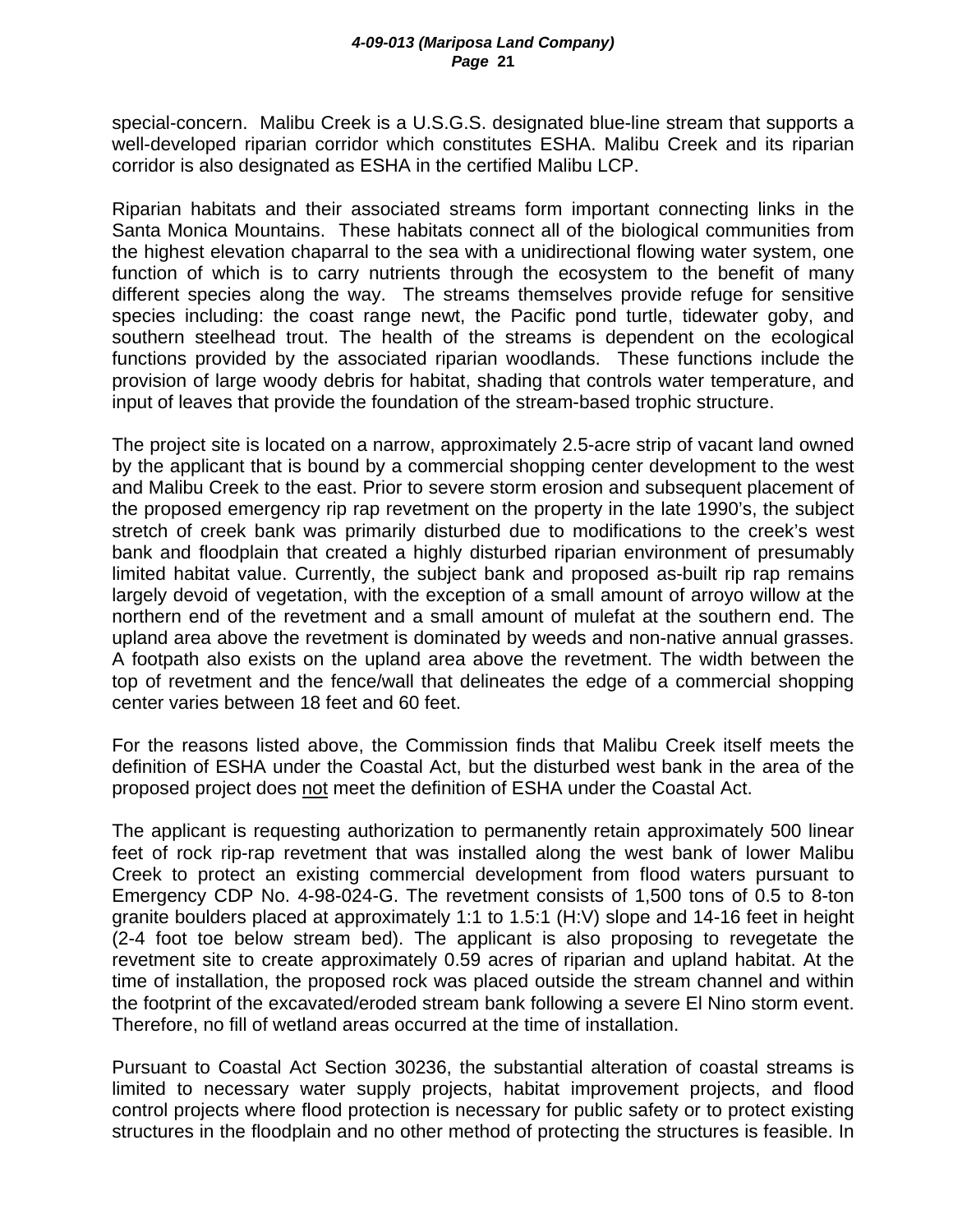this case, prior to placement of the emergency revetment, approximately 20 feet of lateral erosion occurred along the subject stretch of creek bank following significant storm flows in February 1998. The revetment was deemed a necessary measure to temporarily protect an adjacent commercial development from damage as a result of further severe stream bank erosion in the face of potential continuing winter storms. The applicant asserts that the existing rock slope protection is permanently needed in the project location to continue to protect adjacent development from future erosion and flooding. The subject 500 linear foot section of the west bank of lower Malibu Creek is situated along a westward meander cut bank. The hydraulics of the creek will likely erode the west bank, perhaps significantly during a severe storm event, and threaten the existing development if some form of bank protection is not utilized. In this case, the proposed flood control project is allowed to protect existing development consistent with Section 30236. However, Section 30236 further limits streambed alterations for flood control to situations where no other method for protecting the existing structures in the floodplain is feasible. In addition, Policy 3.34 of the Malibu LCP requires that bioengineering methods should be developed as an alternative to constructing rock revetments, vertical retaining walls or other "hard structures" along lower Malibu Creek. If bioengineering methods are demonstrated to be infeasible, then other alternatives may be considered provided they are demonstrated to be the least environmentally damaging alternatives and are sited and designed to avoid and minimize impacts to the habitat values of the riparian corridor along the creek. In other words, under the policies of the Coastal Act and the Malibu LCP, the project must be the least environmentally damaging feasible alternative.

#### **Alternatives Analysis**

The various alternatives to the proposed project that have been analyzed are discussed below:

- 1. **Revegetation of Creek Bank**: This alternative would involve removing the temporary emergency revetment that is in place and revegetating the subject bank with riparian vegetation. The applicant's engineer has indicated that this alternative is not hydraulically suitable to protect the bank because stream power and velocity values along this reach of cut bank exceed what re-vegetation alone is capable of resisting. Shear stresses in the channel exceed 3 lb/sq. ft. for most of the subject channel length, and greater than 5 lb/sq. ft. at the main bend in the project area. The use of vegetation alone for bank protection is not considered appropriate for shear stresses greater than 2.5 lb/sq. ft. Staff, including Commission Staff Coastal Engineer Lesley Ewing, finds this analysis to be valid. Therefore, this would not be a feasible alternative that is consistent with all Chapter 3 policies of the Coastal Act.
- 2. **Revegetation of Upper Bank with Rip Rap in Low Flow Channel**: This alternative would involve removing the temporary emergency revetment that is in place except for the rip rap in the low flow channel and revegetating the upper bank with riparian vegetation. The applicant's engineer has indicated that this alternative is not hydraulically suitable to protect the bank because erosion would occur within the channel behind the rip rap, which would eventually undermine the rip rap and cause it to fail. Staff finds this conclusion to be valid. Therefore, this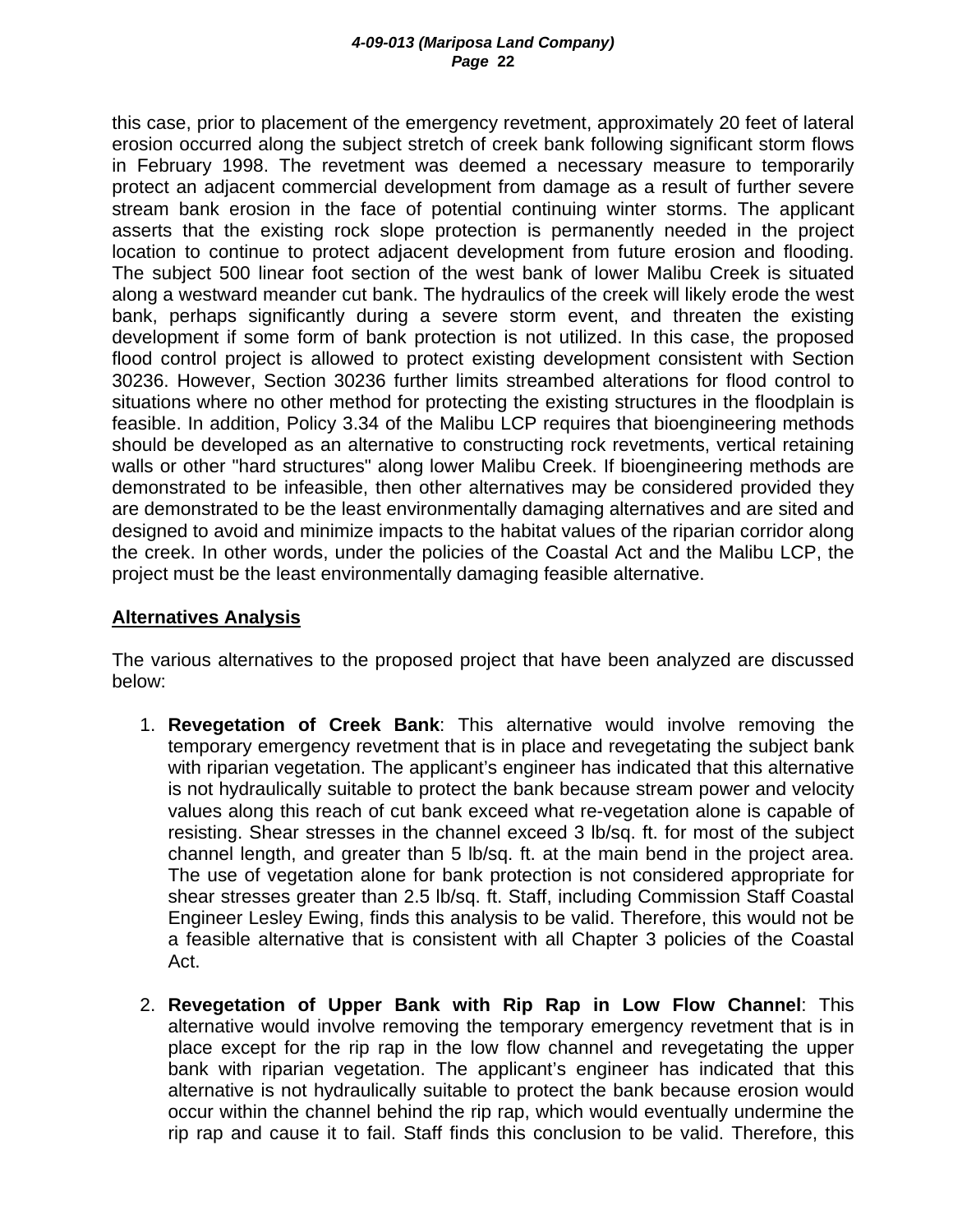would not be a feasible alternative that is consistent with all Chapter 3 policies of the Coastal Act.

- 3. **Revegetation of Creek Bank Using Geotextiles**: This alternative would involve removing the temporary emergency revetment that is in place, with the exception of a rock or concrete footing upon which to anchor geotextile fabric to the bank. The geotextile slope would then be vegetated. The applicant's engineer has indicated that this alternative is not hydraulically suitable to protect the bank because stream power and velocity values along this reach of cut bank exceed what geotextiles are capable of withstanding in the long-term. Concrete blockbased geotextiles have a higher velocity and shear tolerance, but due to the steep bank slope and constrained space, this alternative would require more grading and likely placing fill into the creek to achieve sufficient grade. Staff finds this conclusion to be valid. Therefore, this would not be a feasible alternative that is consistent with all Chapter 3 policies of the Coastal Act.
- 4. **Construction of Concrete Levee or Soil Cement Levee**: This alternative would involve removing the temporary emergency revetment that is in place, and installing a concrete or soil cement levee along the bank. The applicant's engineer has indicated that this alternative would be hydraulically feasible, but would require significant grading and costs to install. Staff finds this conclusion to be valid. Due to the intensive cost and environmental impacts associated with this alternative, it is not a feasible alternative that is consistent with all Chapter 3 policies of the Coastal Act.
- 5. **Construction of Crib Wall**: This alternative would involve removing the temporary emergency revetment that is in place, and installing crib walls (a three dimensional structure created from untreated timbers, fill, and live cuttings). Live cribwalls provide a means of long-term streambank stabilization and are best used as part of a system which includes a component to deter undercutting at the bed/bank interface, such as rock riprap or gabions. The applicant's engineer has indicated that this alternative is not hydraulically suitable for banks that experience lateral migration or in locations where bank roughness is an issue, such as the subject site. Staff finds this conclusion to be valid. Therefore this alternative is not a feasible alternative that is consistent with all Chapter 3 policies of the Coastal Act.
- 6. **Construction of Concrete Floodwall and Revegetation of Creek Bank**: This alternative would involve removing the temporary emergency revetment that is in place, installing a concrete floodwall next to the commercial development, lay back the bank between wall and channel, and revegetate bank. While this alternative would protect the adjacent development from flood waters permanently, the cut bank would continue to erode until there was no longer a natural bank between wall and channel. Such a solution is high cost and in the long run could result in the loss of any vegetated streambank area along this stretch of Malibu Creek. Therefore this alternative is not a feasible alternative that is consistent with all Chapter 3 policies of the Coastal Act.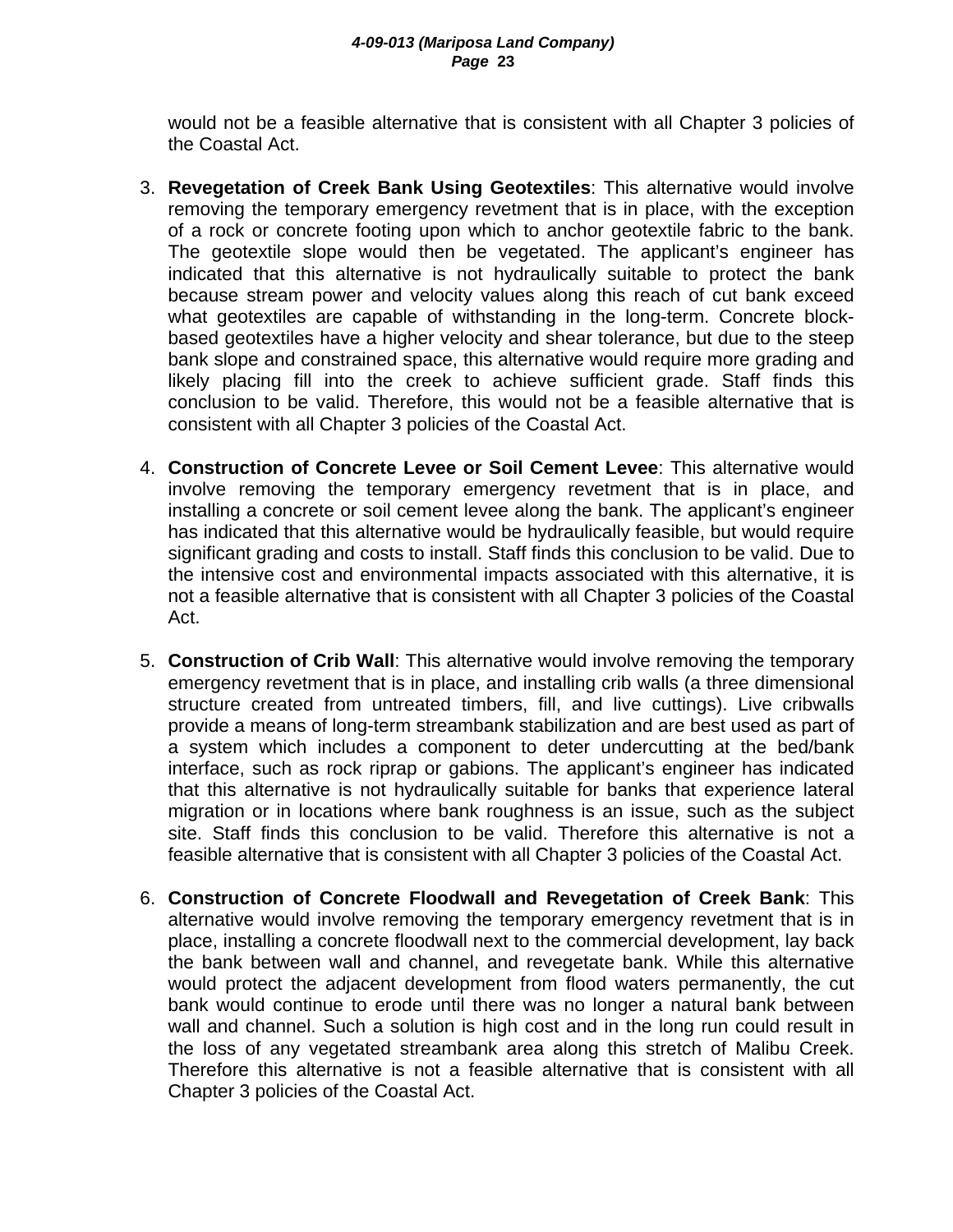7. **Laid-back Revetment with Revegetation**: This alternative would involve deconstructing the temporary emergency revetment that is in place, and reconstructing it at a more gradual slope and revegetating. The applicant's engineer has indicated that this alternative would significantly alter the hydraulics of the creek and increase turbidity/sediment delivery. The applicant's engineer also states that the subject bank was steep before and after placement of the emergency rip rap, which is a natural equilibrium slope for the cut bank. However, Commission Staff Coastal Engineer, Lesley Ewing, disagrees with the analysis of the applicant's engineer in regard to this alternative. In her memo dated January 7, 2009, Ms. Ewing states that, based on all information provided by the applicant, it appears feasible that the bank slope can be rebuilt at a more gradual 2:1 slope (**Exhibit 11**). Further, she states:

> "…This would require that the revetment be disassembled from the top, the bank be sloped back, and rock be placed again along the bank at a more gradual slope. The Preliminary Engineering Design Study by PACE (May 25, 2007) asserts that laying the top portion of the existing revetment back at a 2:1 (h:v) slope would result in increased turbidity. But, based the provided information, no evidence has been submitted to support this assertion. There is the potential for some temporary turbidity during construction; however this could be minimized through project scheduling, good work practices and implementation of best management practices. If the revetment were to be reconstructed along the bank at a more gradual slope, a bottom layer of filter fabric should be installed to reduce soil piping and reduce turbidity from high flow events. While it may be necessary to cut root holes into the filter fabric, the soil loss through these openings in the bottom layer would not be significant. Additionally, turbidity should be greatly reduced from the current revetment with rock covering a bare soil slope with no fabric filter layer at all..."

On April 6, 2009, several days before the initial hearing on this item, staff received a memo from the applicant's engineer (attached as part of Exhibit 13) who modeled this 2:1 bank slope alternative as well as the as-built bank slope to arrive at expected flow depths that would occur from each option for a 100-year flood event. Commission Staff Coastal Engineer, Lesley Ewing, reviewed the memo and the modeled output and found that flood depths vary slightly for each of the alternatives for most of the channel length and that overall the 2:1 laid back slope alternative would have flow depths of just +0.1 feet higher on average than the asbuilt rock slope. This represents an insignificant difference and a laid back revetment can certainly be designed to keep flow depths to levels that are below the effective protection level of the bank and revetment.

Additionally, Commission Staff Ecologist Dr. Jonna Engel, in her memo dated January 9, 2009, states that a less steep revetment slope than is proposed, in conjunction with incorporating filter fabric and willow stakes into the reconstructed rip rap design, would be more likely to result in successful riparian restoration along this stretch of Malibu Creek (**Exhibit 12**). As such, from both a biological and engineering standpoint, a bioengineered rip rap slope protection that is laid back at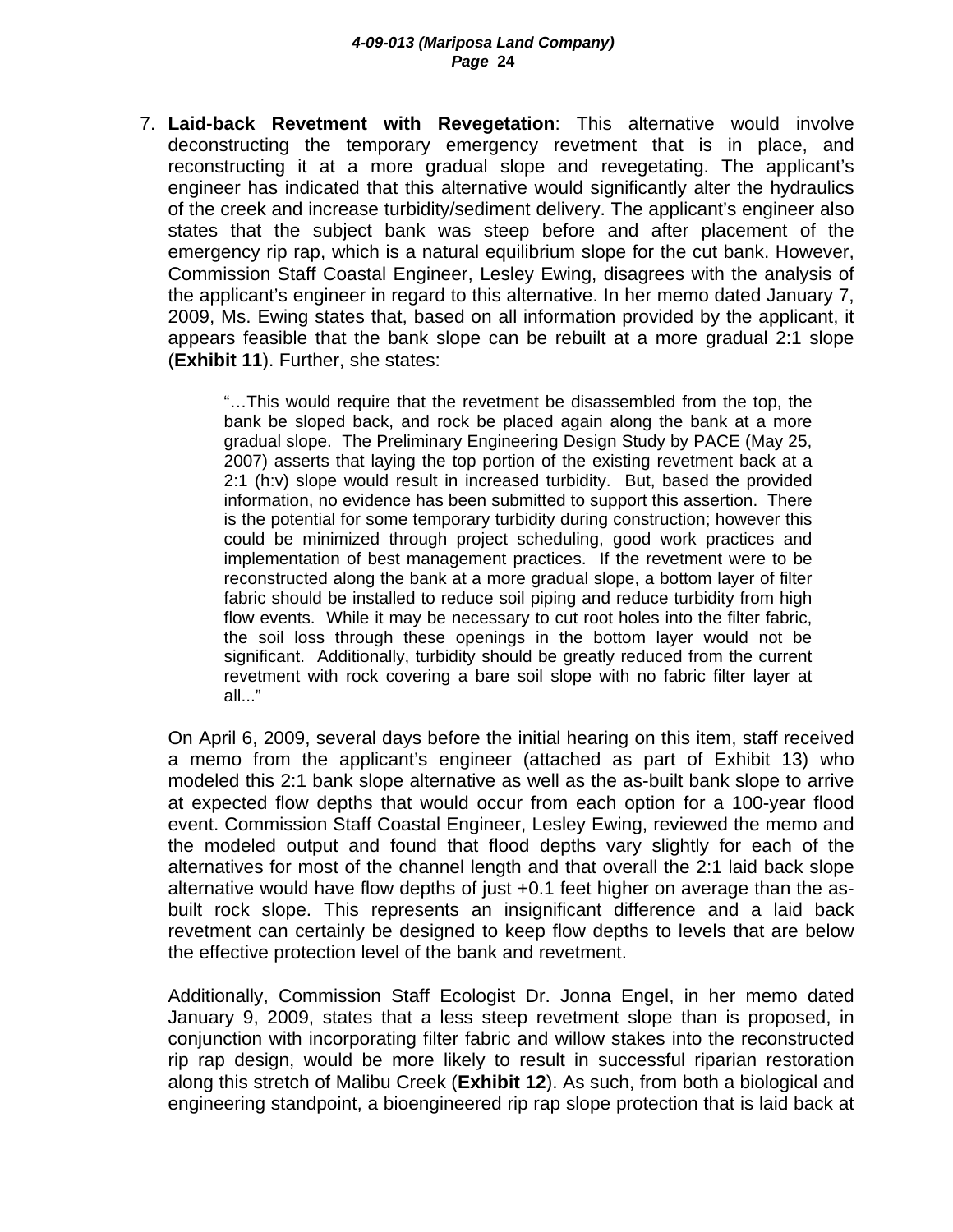a less steep slope is a feasible and preferred alternative, as discussed in more detail below.

Commission staff has received correspondence from the California Department of Parks and Recreation, Heal the Bay, and Santa Monica Baykeeper, all of whom recommend that the subject bank be laid back at a 3:1 slope to widen the channel and thereby reduce water velocities while also maximizing restoration of the riparian corridor. Staff has indicated that laying the bank slope back to no steeper than 2:1 is an environmentally preferred and feasible alternative in recognition of the fact that there is inadequate space between the top of bank and adjacent development along portions of the subject stretch of bank to accommodate a 3:1 slope. Laying the bank slope back to 3:1 would require increased grading of the upland area between the streambank and adjacent development, and require a larger area of the bank and upland area to be covered in rock rip-rap. However, the additional area covered by a 3:1 revetment bank slope would provide a wider area of streamside riparian habitat if native vegetation is integrated into the rock revetment design. A more gradual bank gradient would enhance plant establishment and persistence and also provide greater opportunity for a more diverse and multi-leveled structure of native plants within the riparian corridor. This in-turn provides for more diverse shelter and feeding sites for wildlife. Water quality is also enhanced by the increased water filtration and sediment removal capacity of a wider riparian corridor. In a memo to staff dated June 23, 2009 (attached as Exhibit 11), Staff Coastal Engineer Lesley Ewing addressed the feasibility of laying the rock protection slope back to 3:1. Ms. Ewing states that the proposed revetment should be no steeper than 2:1, but could be less steep, such as 3:1, in locations where conditions allow. The ends of the revetment should transition to the slope of the adjacent natural bank. Along most of the revetment, other than the end transitions, the slope can be laid back to a 2:1 or 3:1 slope, or vary between 2:1 and 3:1 slopes to accommodate site constraints (the distance between the top of the existing revetment and the adjacent commercial development/property varies between 18 feet and 60 feet in width). However, Ms. Ewing also notes that additional hydraulic analysis would be needed for the 3:1 lay back alternative to determine the new 100-year flow conditions. Small adjustments to the bank slope may be needed to keep the flow depths to levels that are below the effective protection level of the bank and slope protection. As such, the Commission finds that given the biological benefits of a wider area of streamside riparian habitat, laying the bank protection slope back to 3:1 where feasible, but no steeper than 2:1, is the environmentally preferred alternative.

**Analysis of Proposed Project**: The applicant is requesting permanent authorization for an un-engineered, as-built rip rap revetment, consisting of 1,500 tons of 0.5 to 8-ton granite boulders placed at approximately 1:1 to 1.5:1 (H:V) slope and 14-16 feet in height (2-4 foot toe below stream bed). Since the revetment site is almost completely devoid of native riparian vegetation, the applicant is also proposing to revegetate the revetment site to create approximately 0.59 acres of riparian and upland habitat. To vegetate the existing rock revetment, the applicant had, until recently, proposed to secure fascines of willow cuttings to the rip rap with wire. These willow bundles would be oriented at a 45-degree angle, facing downstream, with one end placed into the creek. Once the willow fascines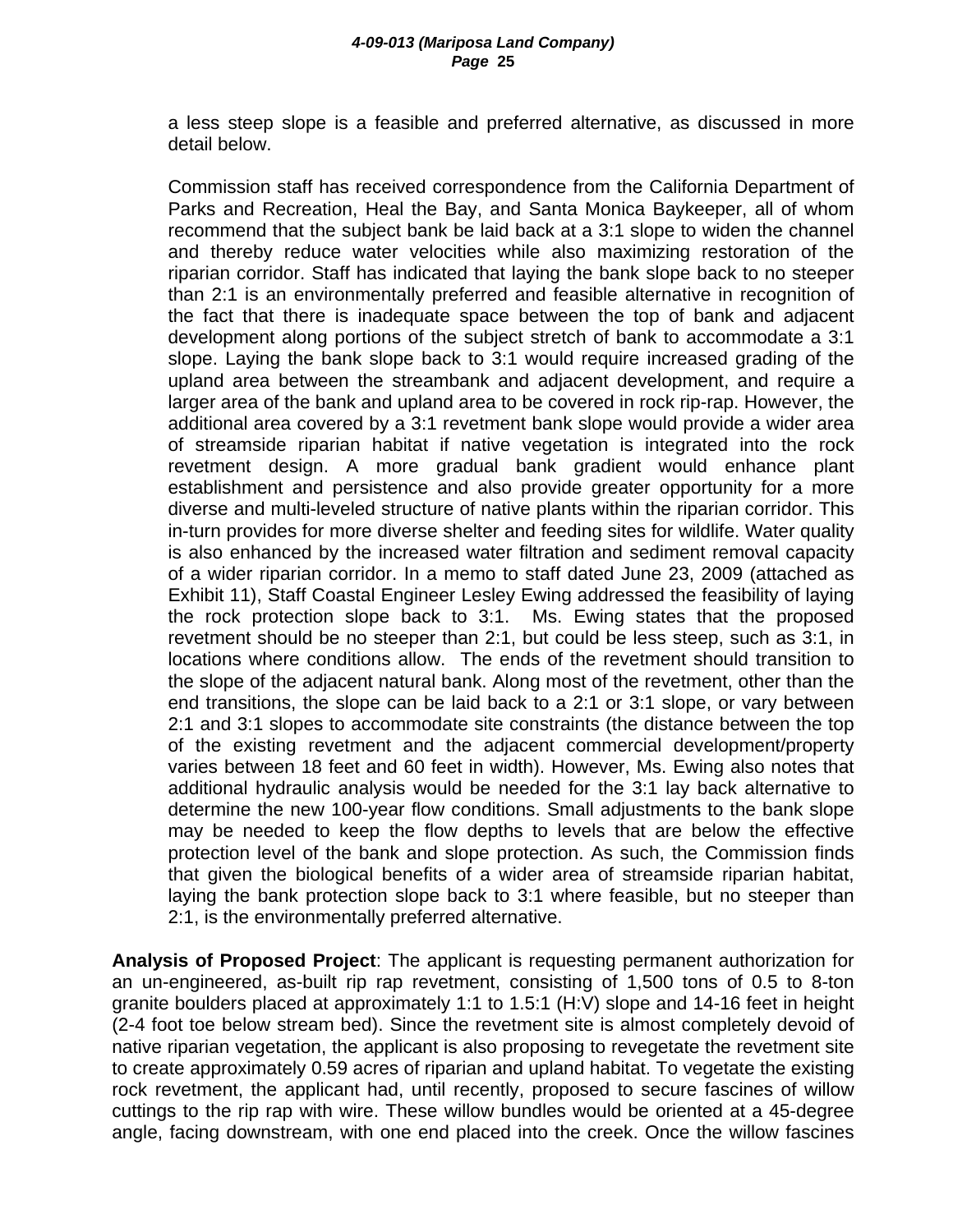produced sufficient roots, the interstitial spaces would be filled with sand and fine gravel as a substrate for additional plantings. The applicant also proposes to plant the upland area above the revetment with a mixture of native shrubs and trees, such as mulefat, sycamore, black walnut, cottonwood, and elderberry. In a letter dated January 9, 2009, Impact Sciences Inc. revised the proposed "Vegetation Restoration Plan" to omit the willow fascine element and to instead place willow cuttings that are at least one inch in diameter and six feet long into the interstitial spaces between rocks. Once the willows establish, the interstitial spaces would be filled with sand and fine gravel as a substrate for additional plantings. In researching examples where the concept of securing willow fascines to rock had been used successfully per the request of Commission staff, Impact Sciences found that willow fascines were not appropriate for use atop a rock slope protection and that the willows needed contact with moist soil beneath the rock. After consulting with the Natural Resources Conservation Service, Impact Sciences revised their revegetation plan to instead place willow cuttings into the spaces of the as-built rip rap.

Technical studies prepared for the project have concluded that channel hydraulics of lower Malibu Creek are not significantly impacted by the proposed project and that the project will not cause erosion or other adverse impacts to adjacent banks. The applicant's engineer asserts that the subject bank was steep before and after placement of the emergency rip rap, and its steepness is a natural equilibrium slope for the cut bank. As mentioned previously, Commission Staff Engineer, Lesley Ewing, disagrees with the applicant engineers' assertion that a less steep bank in this location would significantly alter stream hydraulics. In her memo dated January 7, 2009, Ms. Ewing states that based on all information provided by the applicant it appears feasible that the bank slope can be rebuilt at a more gradual slope (Exhibit 11). In fact, laying the revetment back at a more gradual slope and incorporating a more bio-engineered design would substantially reduce turbidity and increase riparian and in-stream habitat value compared to the proposed unengineered design. In the ten years that the existing revetment has been in place, vegetation has been unable to naturally establish along the majority of the rip rap, most notably along the steepest portions. It is the opinion of Commission Staff Ecologist, Dr. Engel, that site restoration would be more successful if the rip rap revetment were to be laid back at a lesser slope angle, such as 3:1 but no steeper than 2:1, which is more typical for vegetated rip rap stabilization designs.

The existing un-engineered revetment has resulted in adverse impacts to aquatic, semiaquatic, and terrestrial habitats through loss of cover continuity and shade along the bank. Loss of shade and cover results in loss of protective foliage for animal movement, increased water temperatures, and loss of areas to seek shelter from predators. In addition, without filter fabric stabilizing the bank soils beneath the revetment, sediment transport and turbidity are increased during winter flows. As discussed above, the applicant is proposing to carry out a re-vegetation effort to install willows within the rock rip-rap and to plant the slope above the revetment with riparian plant species. In past permit actions concerning rock rip-rap in streams, the Commission has approved such development only where there is no feasible alternative to protect existing development and where revegetation with willows and other riparian species is incorporated into the actual construction. Such projects can be designed to include planting areas in the interstitial spaces between individual rocks in order to accommodate the planting of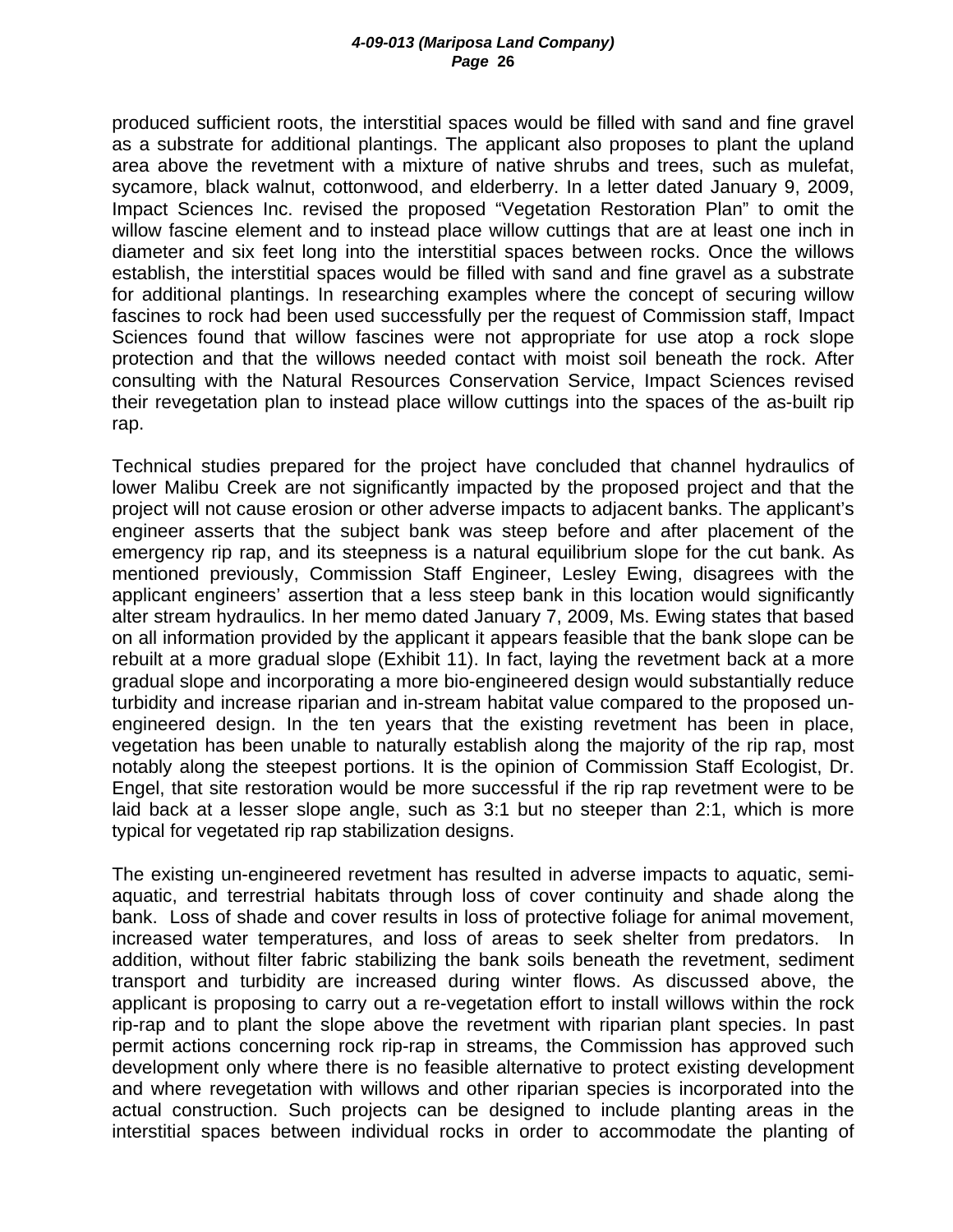willows and other riparian plants. It is much more difficult to retrofit an existing revetment that has not been designed to accommodate plantings. Given that the revetment proposed here was not designed to accommodate plantings and was constructed at a very steep angle, it is by no means assured that the applicant's proposed revegetation will be successful. While the proposed insertion of willow cuttings into the existing rock revetment may serve to improve stream and riparian habitat value to an extent, the steepness of the revetment and the unconventional methodology for bioengineering it will not ensure that water quality, stability, and habitat value of the bank are all protected consistent with the requirements of Chapter 3 of the Coastal Act. It has not been demonstrated that the proposed project is the least environmentally damaging alternative and is sited and designed to avoid and minimize impacts to the habitat values of the riparian stream corridor of Malibu Creek. As such, the Commission finds that the proposed project is *not* the least environmentally damaging alternative and does not protect Malibu Creek ESHA from significant disruption of habitat values or restore the biological productivity and water quality of Malibu Creek to maintain optimum aquatic populations. The project is therefore not consistent with Section 30230, 30231, 30236, and 30240 of the Coastal Act. In addition, the proposed project cannot be found consistent with Policy 3.34 of the Malibu LCP, which the Commission uses as guidance.

Additionally, Heal the Bay asserts that upon surveying the as-built revetment from Malibu Creek they have found evidence of undercutting and loose rock along the bank, which may indicate that the revetment is unstable. Heal the Bay has provided photographs of portions of the revetment that appear to be exhibiting signs of loosening and undercut. However, staff does not have enough information to confirm that the as-built revetment is being progressively undercut. Regardless, the Commission finds that the temporary, asbuilt rock revetment is resulting in adverse impacts to Malibu Creek ESHA and its proposed retention will not ensure that water quality, stability, and habitat value of the stream are all protected consistent with the requirements of Chapter 3 of the Coastal Act. The recommended alternative of redesigning and reconstructing the revetment at a more gradual slope and incorporating plantings will serve to ensure that the revetment is properly engineered for maximum function and stability.

An alternative has been identified that would function to adequately protect existing development in the floodplain as well as render the project consistent with the Chapter 3 protections for water quality and ESHA. As discussed previously, this alternative would involve deconstructing the temporary emergency revetment that is in place, and reconstructing the revetment at a more gradual slope along the bank (3:1 (H:V) slope where feasible, however, no steeper than 2:1 (H:V) in any location). This would also include incorporating filter fabric and plants into the reconstructed rip rap design, and revegetating the riparian corridor. The Commission's staff Coastal Engineer, Ms. Ewing, has stated that this alternative is feasible from an engineering standpoint. A more gradual revetment bank slope, such as 3:1, would provide a wider area of streamside riparian habitat if native vegetation is integrated into the rock revetment design. A more gradual bank gradient would enhance plant establishment and persistence and also provide greater opportunity for a more diverse and multi-leveled structure of native plants within the riparian corridor. This in-turn provides for more diverse shelter and feeding sites for wildlife. Water quality is also enhanced by the increased water filtration and sediment removal capacity of a wider riparian corridor.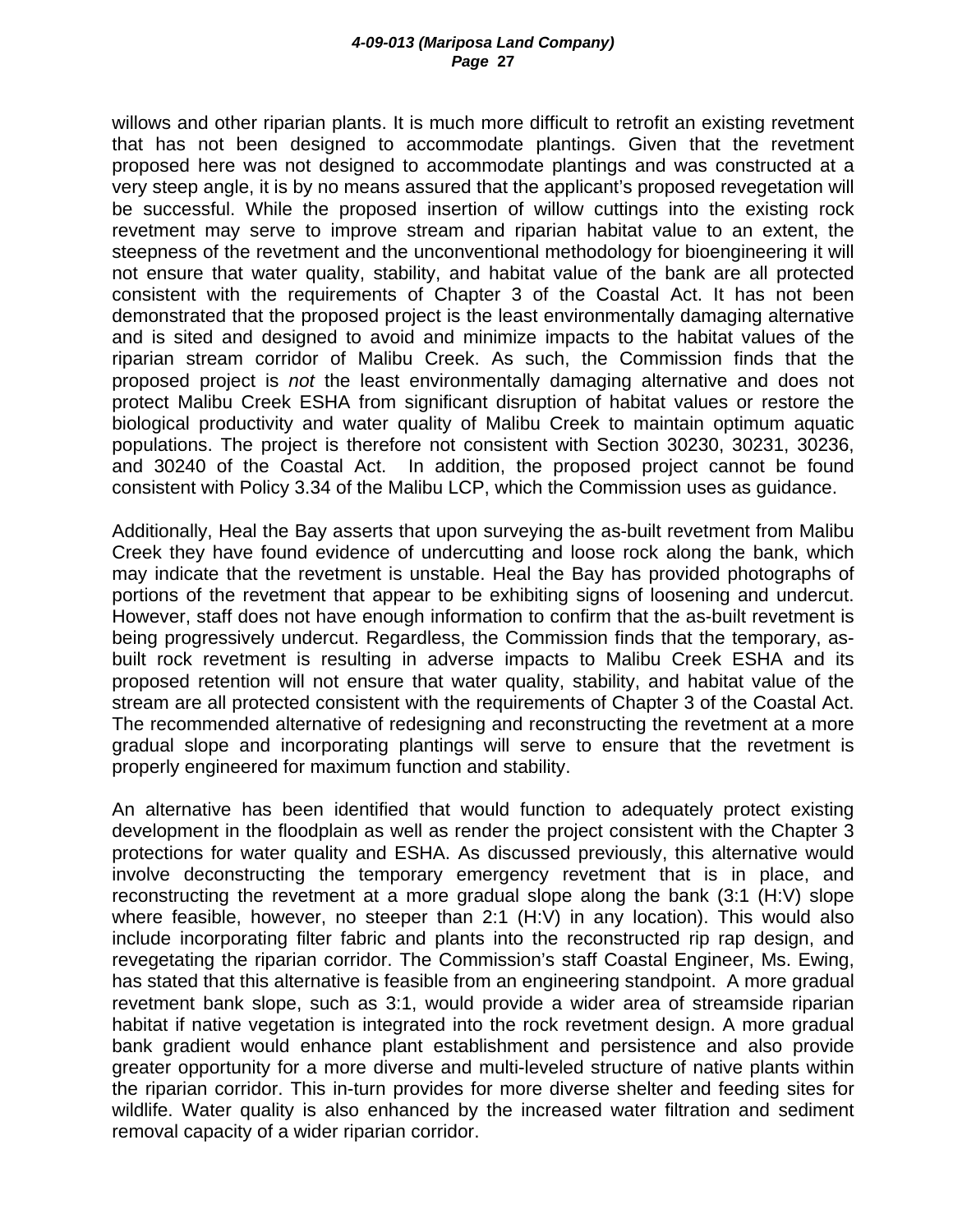Therefore, in order to protect Malibu Creek ESHA from significant disruption of habitat values and to restore the biological productivity and water quality of Malibu Creek to maintain optimum aquatic populations, **Special Condition No. Two (2)** requires revised rock slope protection plans demonstrating that the rock slope protection has been reengineered to be laid back to a 3:1 (H:V) slope for all on-site areas where it is feasible, however, the re-engineered slope shall be no steeper than 2:1 (H:V) in any location. Where a 3:1 slope is determined to be infeasible by a registered engineer for any portion of the revetment, the applicant shall provide evidence, for the review and approval of the Executive Director, demonstrating that a 3:1 slope is either hydraulically infeasible, or spatially infeasible (in other words that there is not sufficient distance between the top of existing revetment and the adjacent commercial development/property to allow for a 3:1 slope) given site characteristics. However, the toe of the slope protection shall not extend further into the creek than currently exists. If determined feasible, the footing portion of the rock slope protection may remain in place and only the upper portion of the rock shall be laid back. **Special Condition No. Two (2)** also requires that a geotextile filter fabric with holes for willow plantings be placed on the graded slope of the bank prior to rock placement in order to stabilize soils. **Special Condition No. Three (3)** requires revised revegetation plans for the re-engineered bank protection that incorporates live willow cutting stakes among the rock voids, making sure the stakes penetrate the fabric filter and underlying soil. Installing willow cutting into the soil as the revetment is being constructed is a typical design for bioengineered rock slope protection, as it ensures the vegetation has a good foundation to root in throughout the slope. Pursuant to the recommendations of Commission Ecologist, Dr. Engel, the interstitial spaces in the rip rap shall be partially filled with a fine gravel, sand, and soil combination, and planted with appropriate native plants. In addition to willow, Dr. Engel recommends that alkali bulrush (*Scirpus maritimus*), yerba mansa (*Anemopsis californica*), creeping wild rye (*Leymus triticoides*), and mugwort (*Artemisia douglasiana*) shall be added to the plant palatte for revegetation of the revetment in order to add to the species diversity within the restored riparian corridor. Lastly, to ensure that the creek bank south of the rock revetment is also stabilized and revegetated with a rich mix of riparian plant species, Special Condition 3 requires that mugwort (*Artemisia douglasiana*), mulefat (*Baccharis salicifolia*), and California wild rose (*Rosa californica*) be added to the plant palatte of the applicant's proposed restoration plan. The revised plans required by **Special Conditions 2 and 3** will serve to minimize impacts to the habitat values of the riparian stream corridor of Malibu Creek to the maximum extent feasible.

To ensure that the revegetation plan is successful and that the subject area is adequately revegetated, **Special Condition No. Four (4)** requires implementation of the revised revegetation plan, monitoring for a five year period, submission of a Revegetation Monitoring Report at the end of the five year period for the review and approval of the Executive Director, and supplemental planting/seeding be implemented as necessary, to ensure successful restoration that is in compliance with the specified guidelines and performance standards outlined in the revegetation plan.

Staff has confirmed that there is a chain link fence enclosing a stockpile area and various structures at the northern portion of the property. The chain link fence runs parallel to the creek for several hundred feet, and is only a few feet from the top of bank of the subject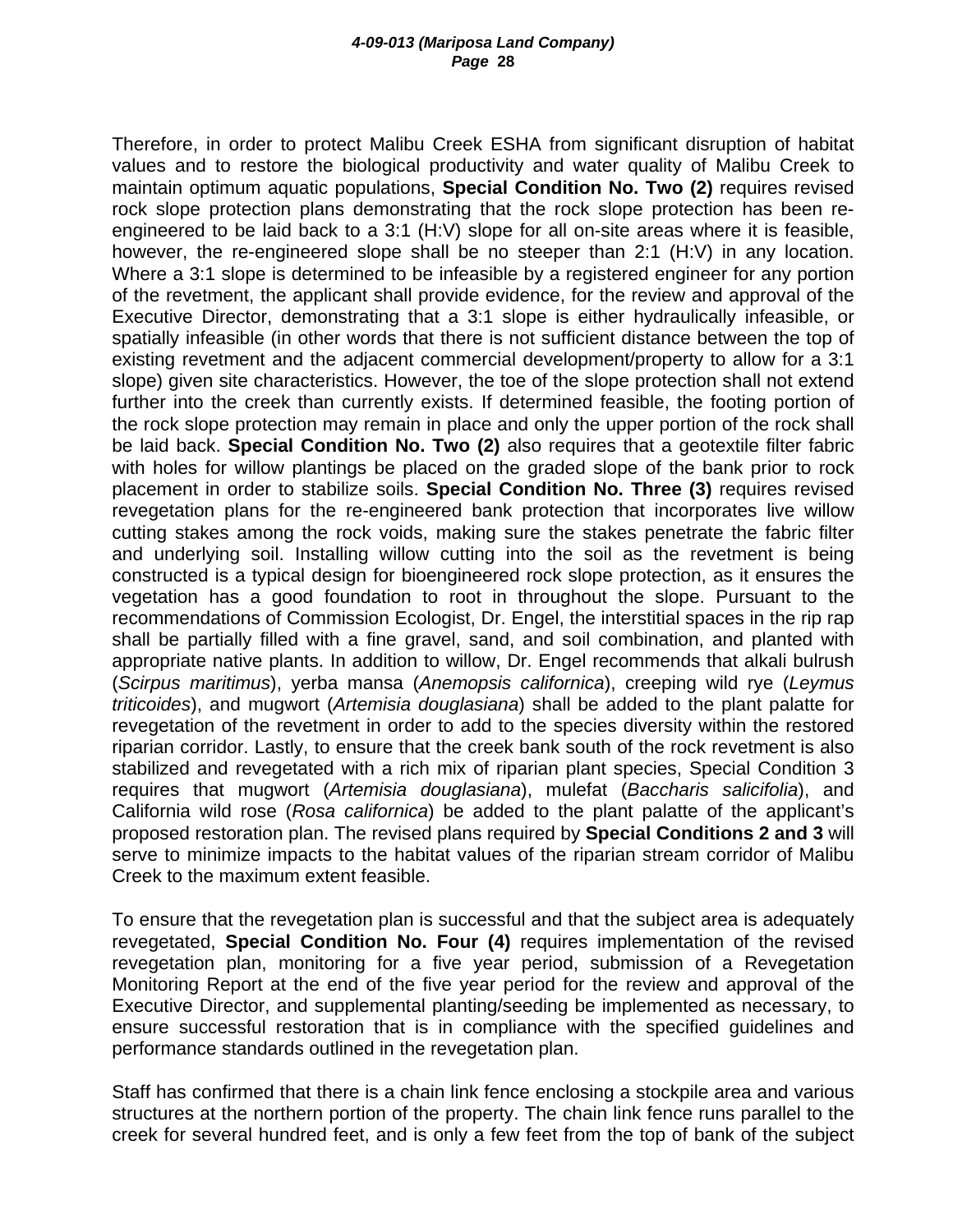rock revetment. It appears that the northern-most approximately 150 feet of the asbuilt/proposed revetment bank has a fence within a few feet of it. It appears this development would interfere with implementation of the project and should be removed. As such, the Commission finds that removal of any fencing or unpermitted development along the bank that interferes with the re-engineered revetment required as part of Special Condition 2, or the Revised Revegetation Plan required as part of Special Condition 3, is required, as detailed in Special Condition 2.

Construction activities could disturb raptors or other sensitive bird species if they are nesting in or close to the project site. In order to minimize any construction impacts to raptors and other native birds, the Commission finds it necessary to require the applicant to survey the area within 500 feet of the construction zone to detect the nests of any raptor or sensitive bird species, 30 days prior to the commencement of construction. If any such nests are found, measures must be taken to avoid impacts. These requirements are set forth in **Special Condition No. Fourteen (14)**.

Although the conditions described above render the project sufficiently stable to satisfy the requirements of Section 30253, no project is wholly without risks. Due to the fact that the project is located in an area subject to an extraordinary potential for damage or destruction from erosion and flood flows, those risks remain substantial here. If the applicant nevertheless chooses to proceed with the project, the Commission requires the applicant to assume the liability from these associated risks. Through the assumption of risk condition, the applicant acknowledges the nature of the flood flow and erosion hazard that exists on the site and that may affect the safety of the development. Therefore, **Special Condition No. One (1)** is required, as determined in the findings above, to assure the project's consistency with Section 30253 of the Coastal Act and as a response to the risks associated with the project.

At the time of installation, the proposed rock was placed outside the stream channel and within the footprint of the excavated/eroded stream bank following a severe El Nino storm event. Therefore, no fill of wetland areas occurred at the time of installation. However, if it is determined that the toe portion of the revetment must be reconstructed pursuant to the revised bank protection plans specified in Special Condition No. 2, the revised revetment toe may not extend further into the creek than currently exists, as required in **Special Condition No. Two (2)**. Extending the toe of the revetment streamward would constitute fill of wetlands for flood control, which is not an allowable use of wetland fill under the requirements of Section 30233 of the Coastal Act.

The project, as revised, would involve some soil disturbance and vegetation removal along the bank during the revetment re-construction. The work will take place along a bank that has obviously been disturbed over the years, both by the erosive forces of Malibu Creek and by disturbance from adjacent development in the floodplain. As such, the subject bank is not considered ESHA. However the project area is adjacent to the Malibu Creek channel that is considered to be ESHA and the potential exists for impacts to the water quality of the creek, particularly from erosion of sediment from the site. Although implementing the revised project will ultimately enhance the habitat value of lower Malibu Creek, there is potential for temporary adverse impacts to water quality and biological productivity of Malibu Creek through the release of sediment. Soil disturbance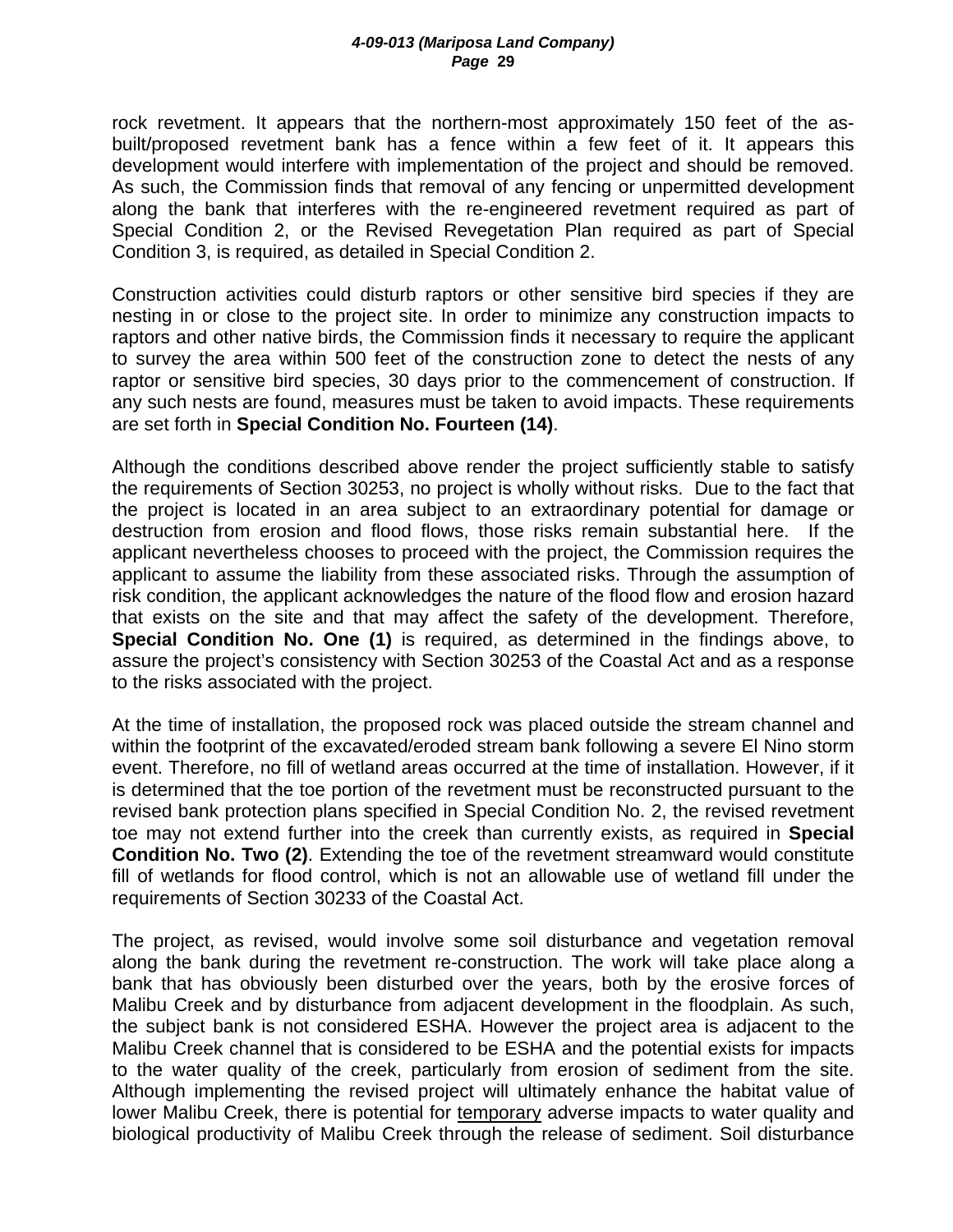and vegetation removal adjacent to the creek could result in the discharge of sediment into Malibu Creek, causing increased turbidity and adversely affecting fish and other sensitive aquatic species. Sediment is considered a pollutant that affects visibility through the water, and affects plant productivity, animal behavior (such as foraging) and reproduction, and the ability of animals to obtain adequate oxygen from the water. Sediments may physically alter or reduce the amount of habitat available in a watercourse by replacing the pre-existing habitat structure with a stream-bottom habitat composed of substrate materials unsuitable for the pre-existing aquatic community. In addition, sediment is the medium by which many other pollutants are delivered to aquatic environments, as many pollutants are chemically or physically associated with the sediment particles. It is particularly critical that these impacts are avoided given the presence of endangered southern steelhead and tidewater goby in Malibu Creek and Lagoon during certain times of the year.

Conducting work for the revised rock slope protection plan when stream flows are minimal during the dry season will minimize erosion into the creek, associated turbidity, and will minimize the potential for disturbing local amphibians and fishes. As such, **Special Condition No. Five (5)** outlines construction timing and best management practices to be implemented during all approved work activities. In particular, grading and rock slope protection work shall be conducted in the dry season, within the months of June through October to avoid tidewater goby peak spawning period (April-May) and southern steelhead migration period (winter season).

If it is determined that the approved revised rock slope protection plans will require work within stream waters, **Special Condition No. Six (6)** requires that the applicant submit a dewatering plan, for the review and approval of the Executive Director, and evidence that the dewatering plan has been approved by the Regional Water Quality Control Board (RWQCB), California Department of Fish & Game, and California State Parks, or evidence that such approvals are not required. In order to minimize potential impacts to tidewater gobies and southern steelhead, **Special Condition No. Five (5)** also limits grading and rock slope protection work to the dry season, and particularly the months of June through October to avoid tidewater goby peak spawning period (April-May) and southern steelhead migration period (winter season).

If the revised project requires construction dewatering or work within the waters of Malibu Creek, measures to protect sensitive aquatic species are necessary. Therefore, **Special Condition No. Seven (7)** requires that a qualified resource specialist survey for sensitive aquatic species (tidewater gobies and steelhead trout) within 100 feet of the project area prior to commencement of construction site dewatering work. If sensitive aquatic species are present, the qualified resource specialist and a crew working under his/her direction shall move, by hand, sensitive species from the area to be dewatered to safe locations elsewhere along the reach of Malibu Creek. The qualified resource specialist shall inspect the dewatered areas and construction site regularly and be present when the dewatering device is removed. The qualified resource specialist shall require the applicant to cease work should any breach in permit compliance occur, or if any unforeseen sensitive habitat issues arise. If significant impacts or damage occur to sensitive habitats or to wildlife species, the applicant shall be required to revise the project to adequately mitigate such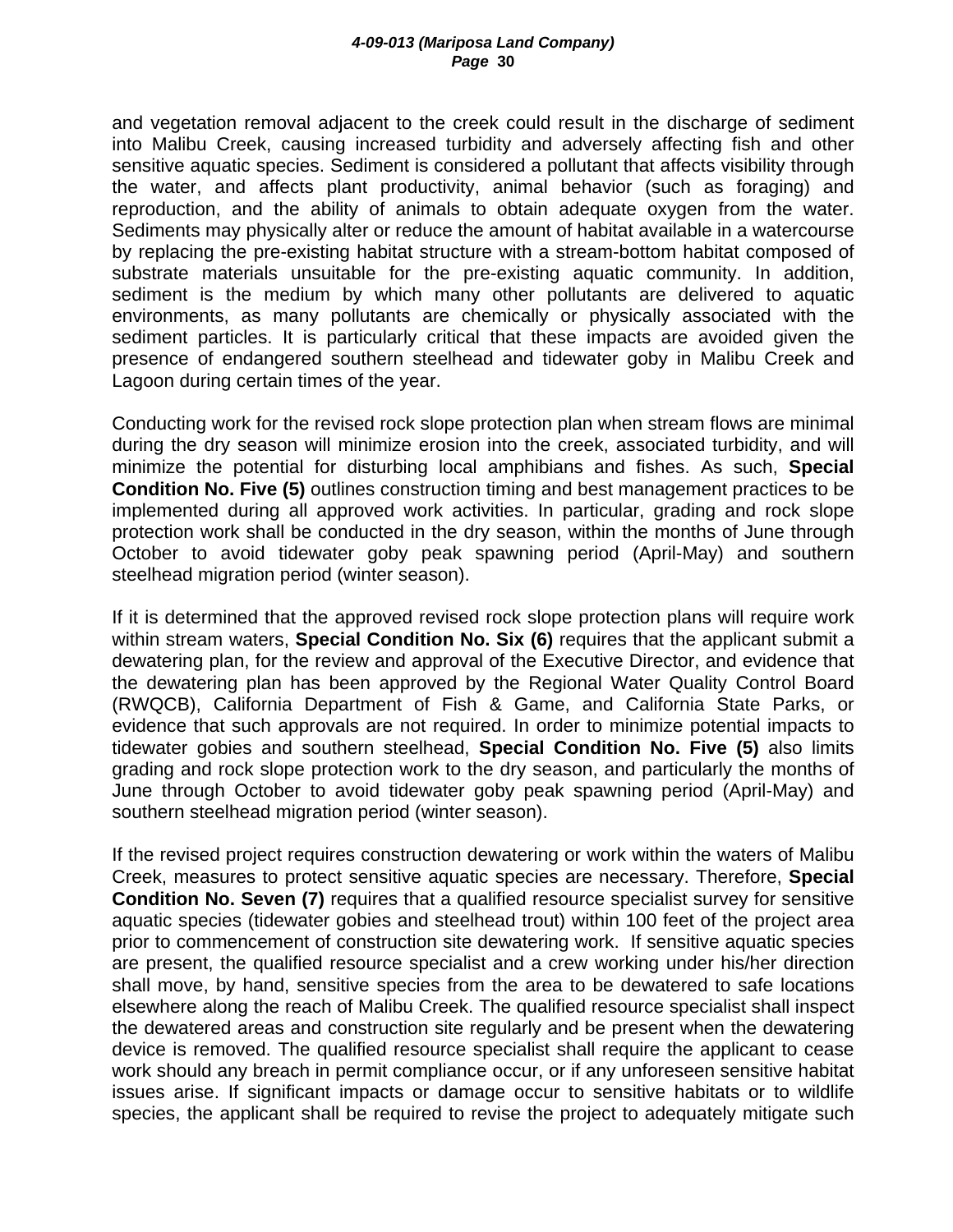impacts, which shall be processed as an amendment to this coastal development permit or a new coastal development permit.

In addition, the revised project may require review by other regulatory agencies such as RWQCB, U.S. Army Corps of Engineers, California Dept. of Fish & Game, or City of Malibu. Therefore, **Special Condition No. Eight (8)** requires the applicant to obtain all other permits that may be necessary for the approved project.

To ensure that the permitted bank protection is maintained in its approved state and future repairs or additions to the approved structure receive the appropriate approvals, **Special Condition No. Nine (9)** requires the applicant to contact the Executive Director for a determination of whether a coastal permit or permit amendment are legally required when it is apparent that repair and maintenance is necessary. **Special Condition Ten (10)** requires the applicant to record a deed restriction that imposes the terms and conditions of this permit as restrictions on use and enjoyment of the property and thereby provides any prospective purchaser of the site with recorded notice that the restrictions are imposed on the subject property.

In order to ensure that the project, as required to be revised, is implemented in a timely manner, **Special Condition Nos. Twelve (12) and Fifteen (15)** require that the applicant satisfy all conditions of this permit which are prerequisite to the issuance of this permit within 180 days of Commission action and implement and complete the approved project within 18 months of issuance of this coastal development permit. The Executive Director may grant additional time for good cause.

Finally, in order to ensure that the terms and conditions of this permit are adequately implemented, **Special Condition Eleven (11)** authorizes Commission staff to enter onto the property (subject to 24 hour notice to the property owner) to undertake site inspections for the purpose of monitoring compliance with the permit.

As such, the Commission finds that, with the mitigation measures discussed above, the project will (a) protect the ESHA from any significant disruption of habitat values, (b) not significantly degrade adjacent ESHA, (c) be compatible with the continuance of the habitat area, (d) restore the biological productivity and water quality of Malibu Creek to maintain optimum aquatic populations, and (e) minimize risks to life and property and assure stability. Therefore, the project, as conditioned, is consistent with Section 30230, 30231, 30233, 30236, 30253, and 30240 of the Coastal Act. In addition, the project, as conditioned, is consistent with Policy 3.34 of the Malibu LCP, which the Commission uses as guidance.

## **C. VISUAL RESOURCES**

Section 30251 of the Coastal Act states, in part:

*The scenic and visual qualities of coastal areas shall be considered and protected as a resource of public importance. Permitted development shall be sited and designed to protect views to and along the ocean and scenic coastal areas, to minimize the alteration of natural land forms, to be visually compatible*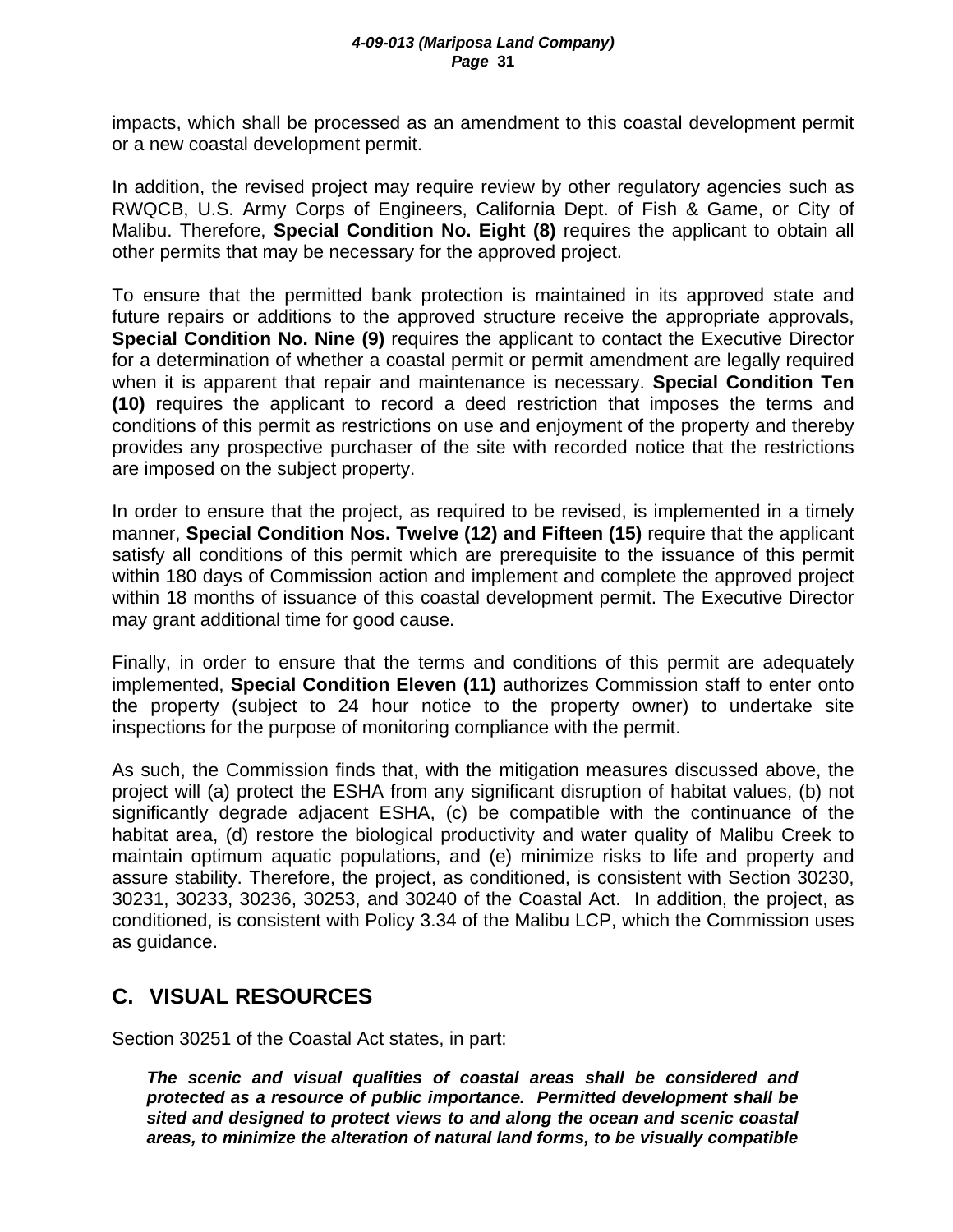#### *with the character of surrounding areas, and, where feasible, to restore and enhance visual quality in visually degraded areas.*

Section 30251 of the Coastal Act requires scenic and visual qualities to be considered and preserved. Section 30251 also requires that development be sited and designed to protect views of scenic areas, minimize alteration of landforms, and be visually compatible with the surrounding area.

The project is located along a 500-foot section of the west bank of lower Malibu Creek, approximately 300 feet upstream from Pacific Coast Highway and Malibu Lagoon State parkland. The project site is located on a narrow, approximately 2.5-acre strip of vacant land owned by the applicant that is bound by a commercial shopping center development to the west and Malibu Creek and State parkland to the east. The subject site is visible from State parkland to the east, as well as Pacific Coast Highway to the south, a designated scenic highway.

The proposed as-built rock revetment is composed of light-colored granite boulders that was not constructed to encourage natural recruitment of riparian vegetation. As such, the stream bank is almost entirely devoid of natural vegetation that would have acted to screen views of the armored stream bank from public viewing areas. While the proposed insertion of willow cuttings into the existing revetment may serve to soften public views of the rock to an extent, it has not been demonstrated that the steepness of the revetment and the unconventional methodology for bioengineering it will maximize revegetation success. As discussed above, an alternative project design is required to render the project consistent with the Chapter 3 protections for water quality and ESHA. The revised revetment design, will result in the slope of the revetment being 3:1 where feasible and no steeper than 2:1, and is required to utilize filter fabric, and to incorporate planting areas in the interstitial spaces between the rocks. Finally, this alternative will include the revegetation of these planting areas with willows or other riparian plant species, and the planting of the area adjacent to and above the revetment with a diverse mix of riparian and upland native plants. As conditioned, the revised revetment will be vegetated and the area landward of the revetment will be vegetated with plants appropriate for the riparian and upland areas of the project site. This will reduce the reflective effect of the light colored rocks and soften, if not obscure, the view of the revetment from Malibu Creek State Beach and other public viewing areas.

The following special conditions are required to assure the project's consistency with Section 30251 of the Coastal Act:

**Special Condition 2**. Revised Bank Protection Plans **Special Condition 3**. Revised Revegetation Plans **Special Condition 4**. Revegetation Implementation and Monitoring

For the reasons set forth above, the Commission finds that the proposed project, as conditioned, is consistent with Section 30251 of the Coastal Act.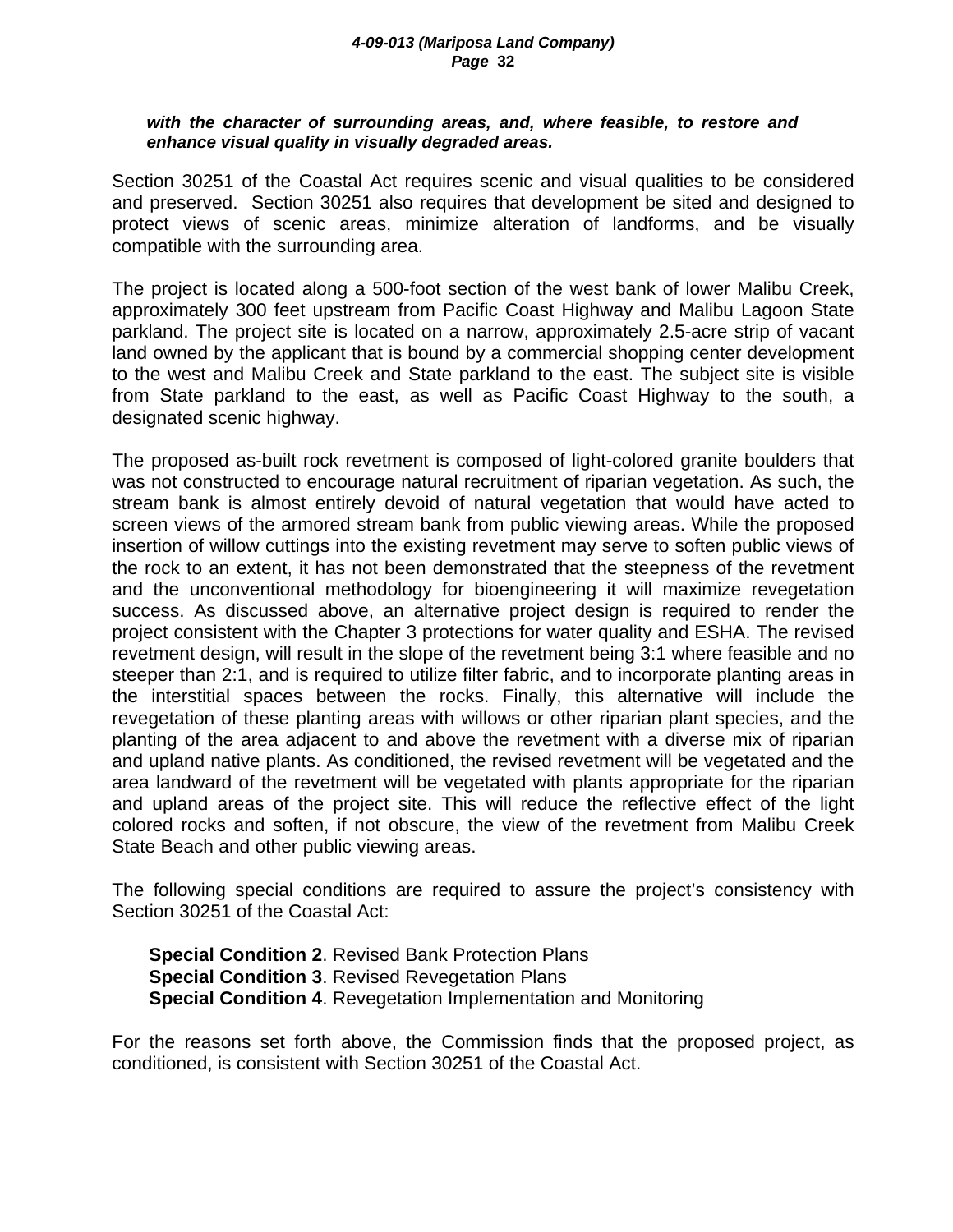## **D. CALIFORNIA ENVIRONMENTAL QUALITY ACT**

Section 13096(a) of the Commission's administrative regulations requires Commission approval of a Coastal Development Permit application to be supported by a finding showing the application, as conditioned by any conditions of approval, to be consistent with any applicable requirements of the California Environmental Quality Act (CEQA). Section 21080.5(d)(2)(A) of CEQA prohibits a proposed development from being approved if there are feasible alternatives or feasible mitigation measures available which would substantially lessen any significant adverse effect that the activity may have on the environment.

The Commission incorporates its findings on Coastal Act consistency at this point as if set forth in full. These findings address and respond to all public comments regarding potential significant adverse environmental effects of the project that were received prior to preparation of the staff report. As discussed in detail above, project alternatives and mitigation measures have been considered and incorporated into the project. Five types of mitigation actions include those that are intended to avoid, minimize, rectify, reduce, or compensate for significant impacts of development. Mitigation measures required to minimize impacts include requiring best management practices (water quality and ESHA), limitations on construction timing (water quality and ESHA), revised revegetation plans (ESHA, water quality, visual resources), revised plans (ESHA, water quality, visual resources), and dewatering plan with aquatic species protection measures (ESHA).

The following special conditions are required to assure the project's consistency with Section 13096 of the California Code of Regulations:

## **Special Conditions 1** through **15**

As conditioned, there are no feasible alternatives or feasible mitigation measures available, beyond those required, which would substantially lessen any significant adverse impact that the activity may have on the environment. Therefore, the Commission finds that the project, as conditioned to mitigate the identified impacts, can be found to be consistent with the requirements of the Coastal Act to conform to CEQA.